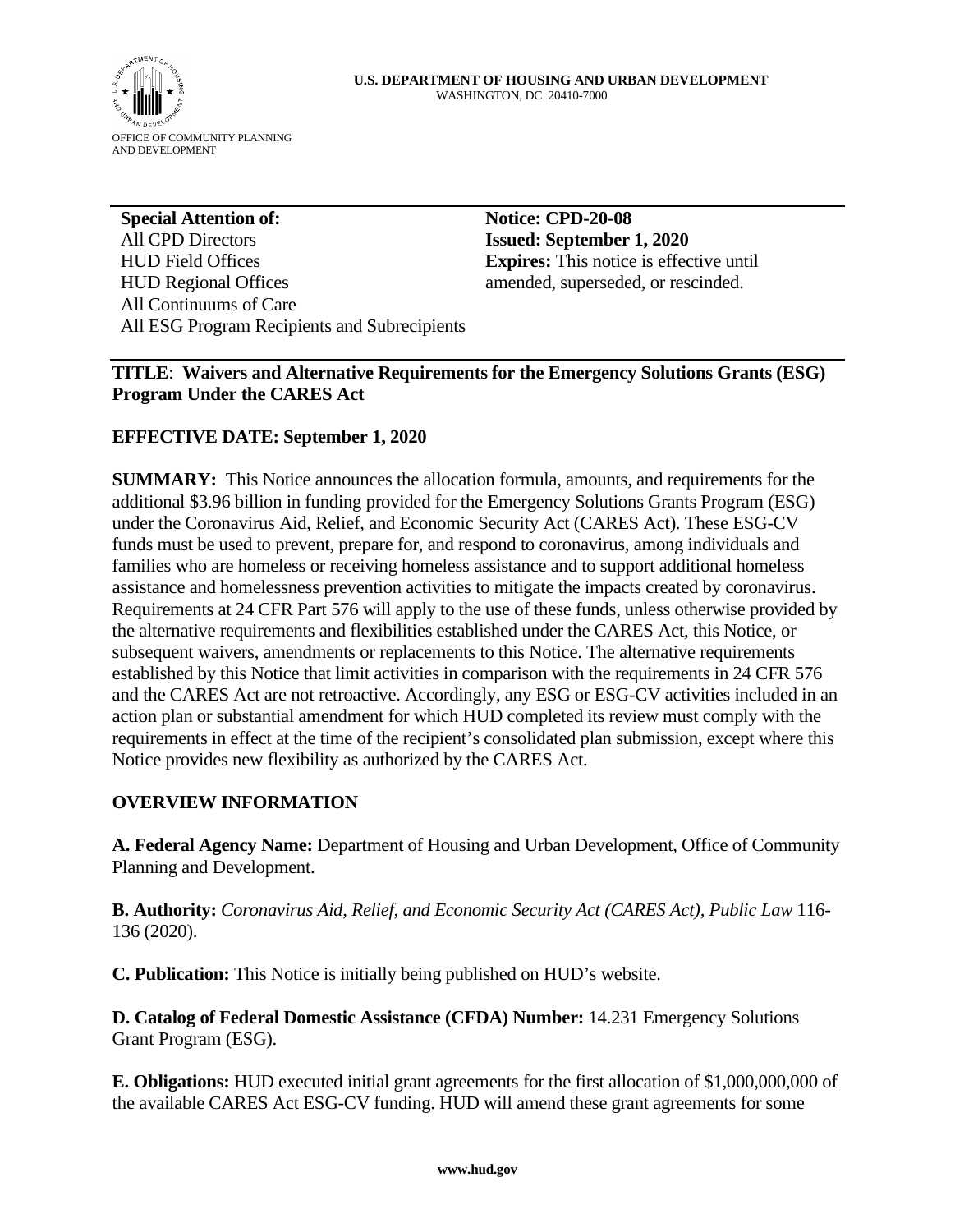recipients to add further amounts based on the formula described in Section F.1 of this Notice to distribute up to \$2,960,000,000 of the remaining funds. Recipients must follow the obligation deadlines established in Section III.B of this Notice.

## **F. Additional Overview Content Information:**

1. Funding Allocations. HUD allocated \$1,000,000,000 of the funds to recipients of FY 2020 ESG funds based on the same formula HUD used under 24 CFR 576.3 to allocate the FY2020 funds. The remaining \$2,960,000,000 in funds were allocated directly to States and units of general local government according to a formula developed by the Secretary, as required by the CARES Act: [https://www.hud.gov/sites/dfiles/CPD/documents/ESG\\_CARES\\_Act\\_Round\\_2\\_Allocation\\_Metho](https://www.hud.gov/sites/dfiles/CPD/documents/ESG_CARES_Act_Round_2_Allocation_Methodology_rev.pdf) dology rev.pdf. list of recipients is provided at: [https://www.hud.gov/program\\_offices/comm\\_planning/budget/fy20/.](https://www.hud.gov/program_offices/comm_planning/budget/fy20/)

2. Modified Requirements for the Consolidated Plan (Con Plan). The requirements at 24 CFR 576.200, as modified by this Notice and waivers for ESG-CV funds HUD established previously or under this Notice, shall apply to the application and review process for ESG-CV funds.

a. In order to receive the ESG-CV funds described in this Notice, each eligible recipient must (i) Prepare and submit a substantial amendment to its Action Plan that was most recently approved as provided under 24 CFR part 91 to include ESG-CV amounts or include the ESG-CV amounts in their FY 2020 Annual Action Plan submission; and

(ii) Submit the signed certifications required by 24 CFR 91.225(a) and 91.325(a) and the relevant program-specific certifications as discussed in Section VI of this Notice.

b. The ESG-CV funds described in this Notice are not subject to the consultation and citizen participation requirements that otherwise apply to the Emergency Solutions Grants program, including the requirements under 24 CFR 91.100, 91.105, 91.110, and 91.115. However, as required by the CARES Act, each recipient must publish how it has used and will use its allocation, at a minimum, on the Internet at the appropriate government website or through other electronic media. In this publication, each recipient must describe the activities they will fund with ESG-CV funds and indicate whether, as of the date the notice is published, the activity has already occurred and the recipient is reimbursing itself or the activity has yet to occur. In its notification and communication methods, recipients and subrecipients must also ensure effective communication with individuals with disabilities and take reasonable steps to ensure meaningful access to persons with limited English proficiency (LEP). See also 24 CFR 576.407(a) and (b).

c. Each substantial amendment submitted to HUD will be subject to the review process set forth in 24 CFR 91.500, except that HUD will expedite its review with respect to CARES Act funding.

**G. For Further Information:** Written questions may be sent to: Norm Suchar, Director, Office of Special Needs Assistance Programs, Department of Housing and Urban Development, 451 Seventh Street, SW, Room 7266, Washington, DC, 20410 or [ESG-CV@hud.gov.](mailto:ESG-CV@hud.gov) Persons with hearing or speech impairments may access the above telephone number via TTY by calling the Federal Information Relay Service at 800-877-8339 (this is a toll-free number).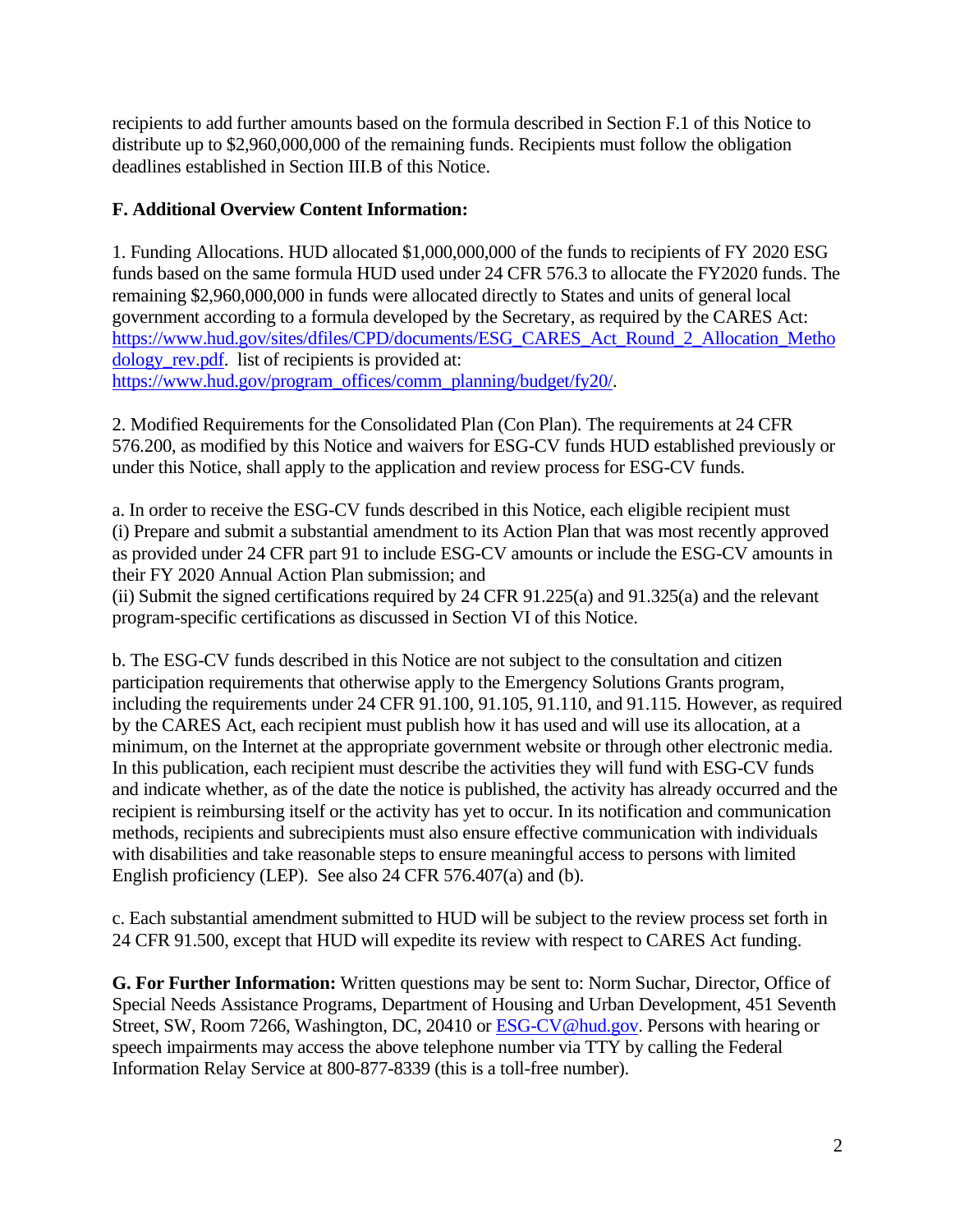## **TABLE OF CONTENTS:**

- I. Funding Opportunity Description
	- A. Program Description
	- B. Definitions
- II. Allocations
	- A. Initial Allocation
	- B. Reallocation
- III. Applicable Rules, Statues, Waivers, and Alternative Requirements
	- A. Means of Carrying out Grant Activities
	- B. Obligation, Expenditure, and Payment Requirements
	- C. Program Components and Eligible Activities
- IV. Prior ESG Appropriations
- V. Process for Requesting Additional Flexibility
- VI. Certifications
- VII. Policy Priorities

# **I. FUNDING OPPORTUNITY DESCRIPTION**

### **A. Program Description**

The CARES Act made \$4,000,000,000 available for the Emergency Solutions Grants Program to prevent, prepare for, and respond to coronavirus, among individuals and families who are homeless or receiving homeless assistance and to support additional homeless assistance and homelessness prevention activities to mitigate the impacts created by coronavirus.

To accomplish the above, this additional funding for ESG recipients can be used to provide emergency shelter, temporary emergency shelter, or rapid re-housing, as well as other crisis response activities. Additionally, funds may be used for homelessness prevention assistance.

# **B. Definitions.**

1. *Definitions from 24 CFR 576.2*. For purposes of ESG-CV funds, the definitions at 24 CFR 576.2 apply, except that:

a. *At Risk of Homelessness.* The CARES Act raised the income limit in paragraph (1)(i) of the "at risk of homelessness" definition at 24 CFR 576.2 from 30 percent of area median income to the Very Low-Income limit of the area, as determined by the Secretary. The entire definition of "at risk of homelessness," incorporating the higher income limit for ESG-CV activities, is included below for reference.

### *At Risk of Homelessness* means

(i) an individual or family who:

(a) Has an annual income that does not exceed the Very Low-Income Limit of the area, as established for HUD's Section 8 and Public Housing programs at [www.huduser.gov/portal/datasets/il.html;](http://www.huduser.gov/portal/datasets/il.html)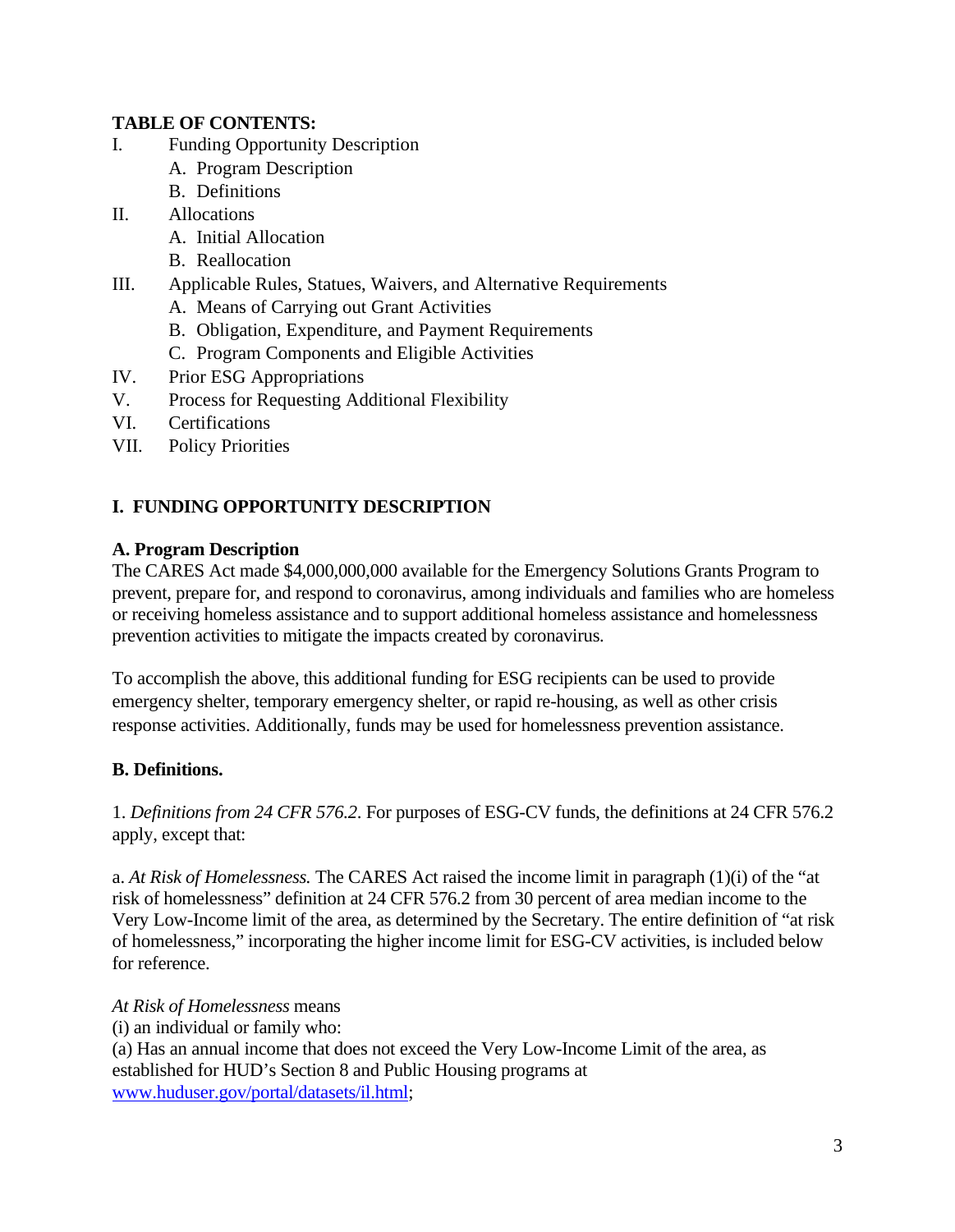(b) Does not have sufficient resources or support networks, *e.g.,* family, friends, faith-based or other social networks, immediately available to prevent them from moving to an emergency shelter or another place described in paragraph (1) of the "homeless" definition in 24 CFR 576.2; and (c) Meets one of the following conditions:

(I) Has moved because of economic reasons two or more times during the 60 days immediately preceding the application for homelessness prevention assistance;

(II) Is living in the home of another because of economic hardship;

(III) Has been notified in writing that their right to occupy their current housing or living situation will be terminated within 21 days after the date of application for assistance;

(IV) Lives in a hotel or motel and the cost of the hotel or motel stay is not paid by charitable organizations or by Federal, State, or local government programs for low-income individuals;

(V) Lives in a single-room occupancy or efficiency apartment unit in which there reside more than two persons or lives in a larger housing unit in which there reside more than 1.5 persons reside per room, as defined by the U.S. Census Bureau;

(VI) Is exiting a publicly funded institution, or system of care (such as a health-care facility, a mental health facility, foster care or other youth facility, or correction program or institution); or (VII) Otherwise lives in housing that has characteristics associated with instability and an increased risk of homelessness, as identified in the recipient's approved consolidated plan.

(ii) A child or youth who does not qualify as "homeless" under 24 CFR 576.2, but qualifies as "homeless" under section 387(3) of the Runaway and Homeless Youth Act (42 U.S.C. 5732a(3)), section 637(11) of the Head Start Act (42 U.S.C. 9832(11)), section 41403(6) of the Violence Against Women Act of 1994 (42 U.S.C. 14043e-2(6)), section 330(h)(5)(A) of the Public Health Service Act (42 U.S.C. 254b(h)(5)(A)), section 3(m) of the Food and Nutrition Act of 2008 (7 U.S.C. 2012(m)), or section 17(b)(15) of the Child Nutrition Act of 1966 (42 U.S.C. 1786(b)(15)); or

(iii) A child or youth who does not qualify as "homeless" under 24 CFR 576.2, but qualifies as "homeless" under section 725(2) of the McKinney-Vento Homeless Assistance Act (42 U.S.C. 11434a(2)), and the parent(s) or guardian(s) of that child or youth if living with her or him.

b. *Local government* and *unit of general purpose local government* mean a "unit of general purpose local government," as defined in 24 CFR 576.2 (i.e., any city, county, town, township, parish, village, or other general purpose political subdivision of a State) and, as established by section 100261(1) of the Moving Ahead for Progress in the 21st Century Act (MAP-21 Act), Public Law 112–141, includes:

(i) an instrumentality of a unit of general purpose local government, provided that the instrumentality is not a public housing agency, is established pursuant to legislation, and is designated by the chief executive of the general purpose local government to act on that government's behalf with regard to activities funded under title IV of the McKinney-Vento Homeless Assistance Act; and

(ii) a combination of general purpose local governments, such as an association of governments that is recognized by HUD.

c. *State* means a "State" as defined in 24 CFR 576.2 (i.e., each of the several States and the Commonwealth of Puerto Rico); and, as provided by section 100261(2) of the MAP-21 Act, includes any instrumentality of any of the several States designated by the Governor to act on behalf of the State and does not include the District of Columbia;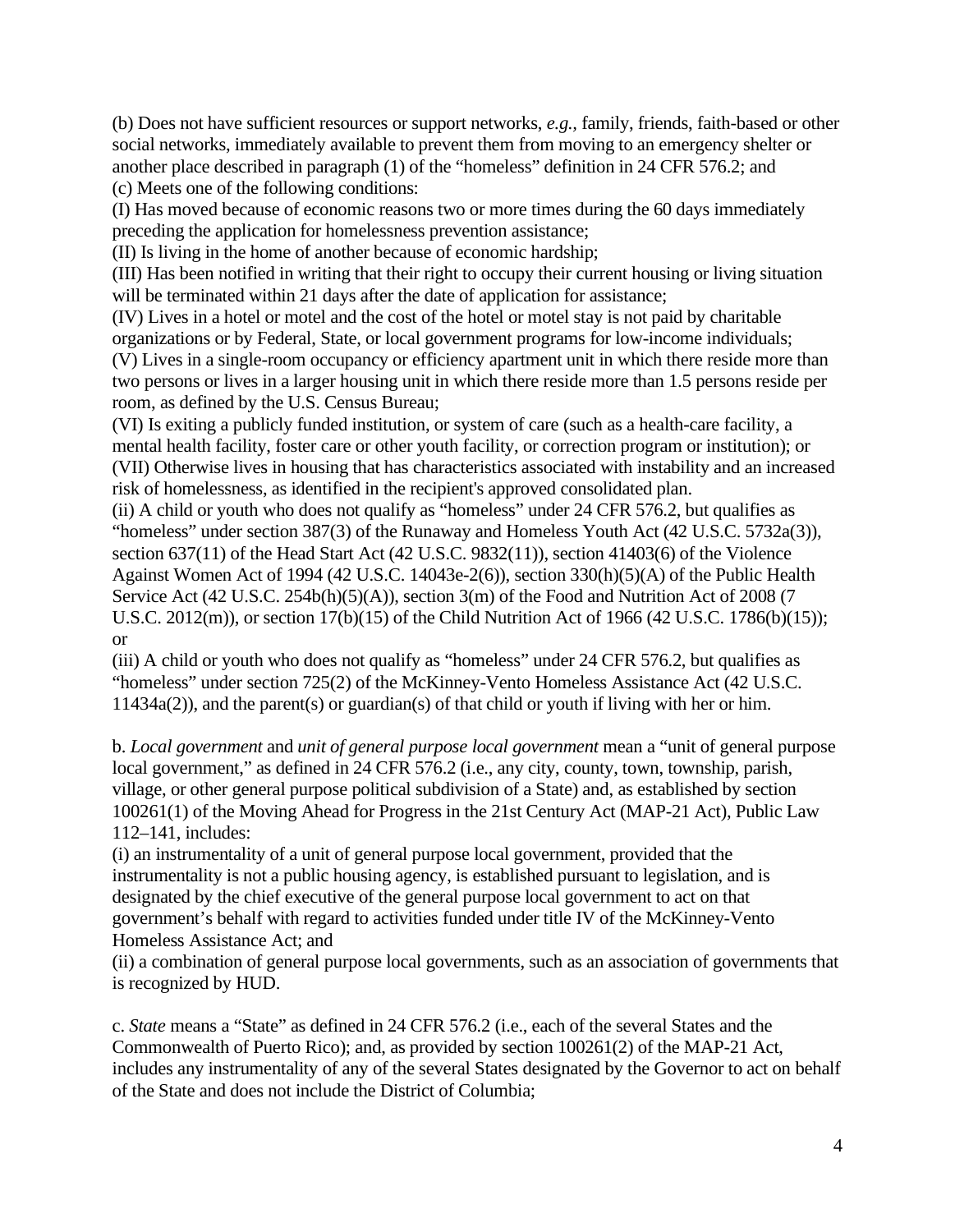2. *Definitions not in 24 CFR 576.2.* 

a. *The McKinney-Vento Act* means the McKinney-Vento Homeless Assistance Act (42 U.S.C. 11371 *et seq.*).

b. *Coronavirus* means SARS–CoV–2 or another coronavirus with pandemic potential, as defined by section 23005 of the CARES Act.

c. *ESG* means, unless otherwise specified, the Emergency Solutions Grants Program whether funded through annual fiscal year (FY) appropriations or CARES Act funding. For example, a program participant assisted using only FY2020 ESG funding and a program participant assisted using only ESG-CV funding are both ESG program participants.

d. *ESG-CV* means the Emergency Solutions Grants Program as funded by the CARES Act and governed by requirements HUD establishes in accordance with that Act. ESG-CV funds do not include annual ESG funds (e.g., FY 2020 ESG grant funds), although annual ESG funds may be used in accordance with the requirements established for purposes of ESG-CV funds as further described in Section IV of this Notice.

e. *Temporary Emergency Shelter* means any structure or portion of a structure, which is used for a limited period of time because of a crisis, such as a natural disaster or public health emergency, to provide shelter for individuals and families displaced from their normal place of residence or sheltered or unsheltered locations. Examples of temporary emergency shelters include: (i) an overnight, daytime, or 24-hour shelter in which program participants are only provided a safe place to sleep, rest, bathe, and eat;

(ii) a shelter where one or more services are made available on-site, whether by shelter staff or contractors or through a memorandum of understanding with another subrecipient or service provider; and

(iii) a shelter designed to facilitate the movement of homeless individuals and families into permanent housing within a fixed period of time (e.g., within 12 months) and employs or contracts with one or more case managers or service providers to provide services as specified under sections III.E.3.a. $(i)(e)$  and III.E.3.a. $(ii)(e)$  through  $(h)$ .

f. *Prevent, Prepare for, and Respond to Coronavirus*. To assist recipients in ensuring that an activity being paid for with ESG-CV funds is eligible, or determining whether annual ESG funding may follow the waivers and alternative requirements established in this Notice, recipients and subrecipients should consider the following:

(i) *Prevent…coronavirus* means an activity designed to prevent the initial or further spread of the virus to people experiencing homelessness, people at risk of homelessness, recipient or subrecipient staff, or other shelter or housing residents. This includes providing Personal Protective Equipment to staff and program participants, paying for non-congregate shelter options such as hotels and motels, paying for handwashing stations and portable toilets for use by people living in unsheltered situations, and providing rapid re-housing or homelessness prevention assistance to individuals and families who are homeless or at risk of homelessness (as applicable) to reduce their risk of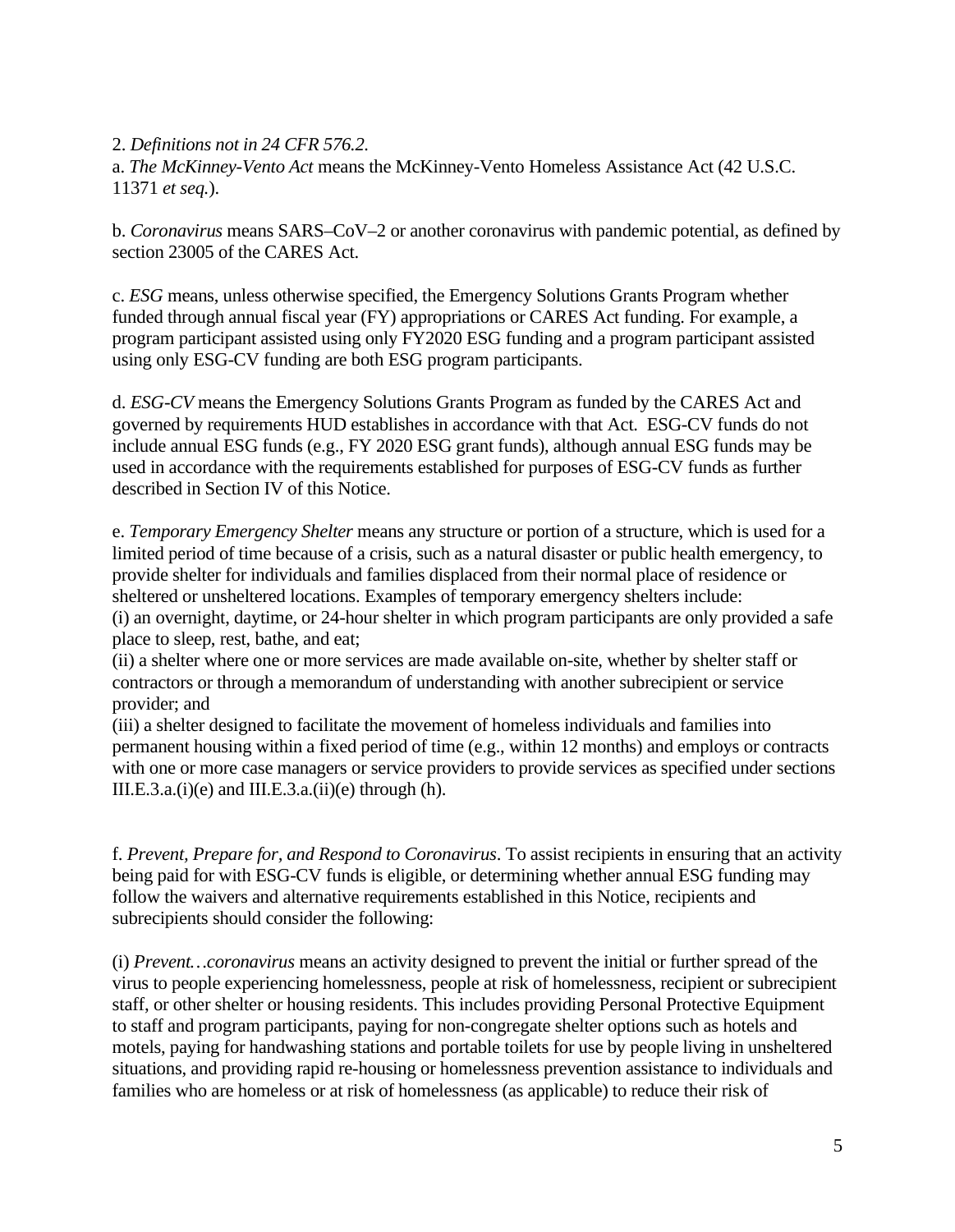contracting or further spreading the virus.

(ii) *Prepare for…coronavirus* means an activity carried out by a recipient or subrecipient prior to or during a coronavirus outbreak in their jurisdiction to plan to keep people healthy and reduce the risk of exposure to coronavirus and avoid or slow the spread of disease. This includes updating written standards to prioritize people at severe risk of contracting coronavirus for shelter and housing consistent with fair housing and nondiscrimination requirements, adapting coordinated entry policies and procedures to account for social distancing measures or increased demand, developing a strategy and recruiting landlords to provide housing to people experiencing homelessness or at risk of homelessness, training homeless providers on infectious disease prevention and mitigation, and implementing a non-congregate shelter strategy to reduce the spread of coronavirus.

(iii) *Respond to coronavirus* means an activity carried out once coronavirus has spread to people experiencing homelessness, provider staff, or once individuals and families lose or are at risk of losing their housing as a result of the economic downturn caused by coronavirus. This includes transporting individuals and families experiencing homelessness to medical appointments, paying for shelter to isolate individuals who have contracted coronavirus from other program participants and people experiencing homelessness, providing rental assistance to those who are at risk of losing their housing, have already become homeless, or continue to experience homelessness due to the economic downturn caused by coronavirus, and providing hazard pay to recipient or subrecipient staff who put their own health at risk to continue to provide necessary services to individuals and families experiencing and risk of homelessness.

# **II. ALLOCATIONS**

**A. Initial Allocations.** The ESG-CV grant funds are available through two allocations as follows:

1. First Allocation. \$1 billion has been allocated to recipients allocated FY 2020 ESG funding based on the same formula used under 24 CFR 576.3 for the FY 2020 ESG funding; and

2. Second Allocation. \$2.96 billion has been allocated to States and units of general local government based on a formula developed by the Secretary, as provided by the CARES Act.

### **B. Reallocation.**

*1. Funds Not Awarded by HUD due to Failure of the Recipient to Submit and Obtain HUD*  Approval of a Substantial Amendment to its Action Plan or FY 2020 Annual Action Plan. ESG-CV funds are provided to prevent, prepare for, and respond to coronavirus, among individuals and families who are homeless or receiving homeless assistance and homelessness prevention activities to mitigate the impacts created by coronavirus. In order to quickly deploy these resources it is important that they are awarded to recipients with experience administering annual ESG funding. Therefore, HUD reserves discretion to issue a separate notice providing waivers and alternative requirements to replace the process for reallocating ESG-CV funds from states and territories under at 24 CFR 576.300, 567.302, and 576.303, which address how HUD will reallocate funds not awarded due to the states' and territories' failure to submit a Substantial Amendment to their Action Plan including the ESG-CV funds or the states' and territories' failure to submit their FY 2020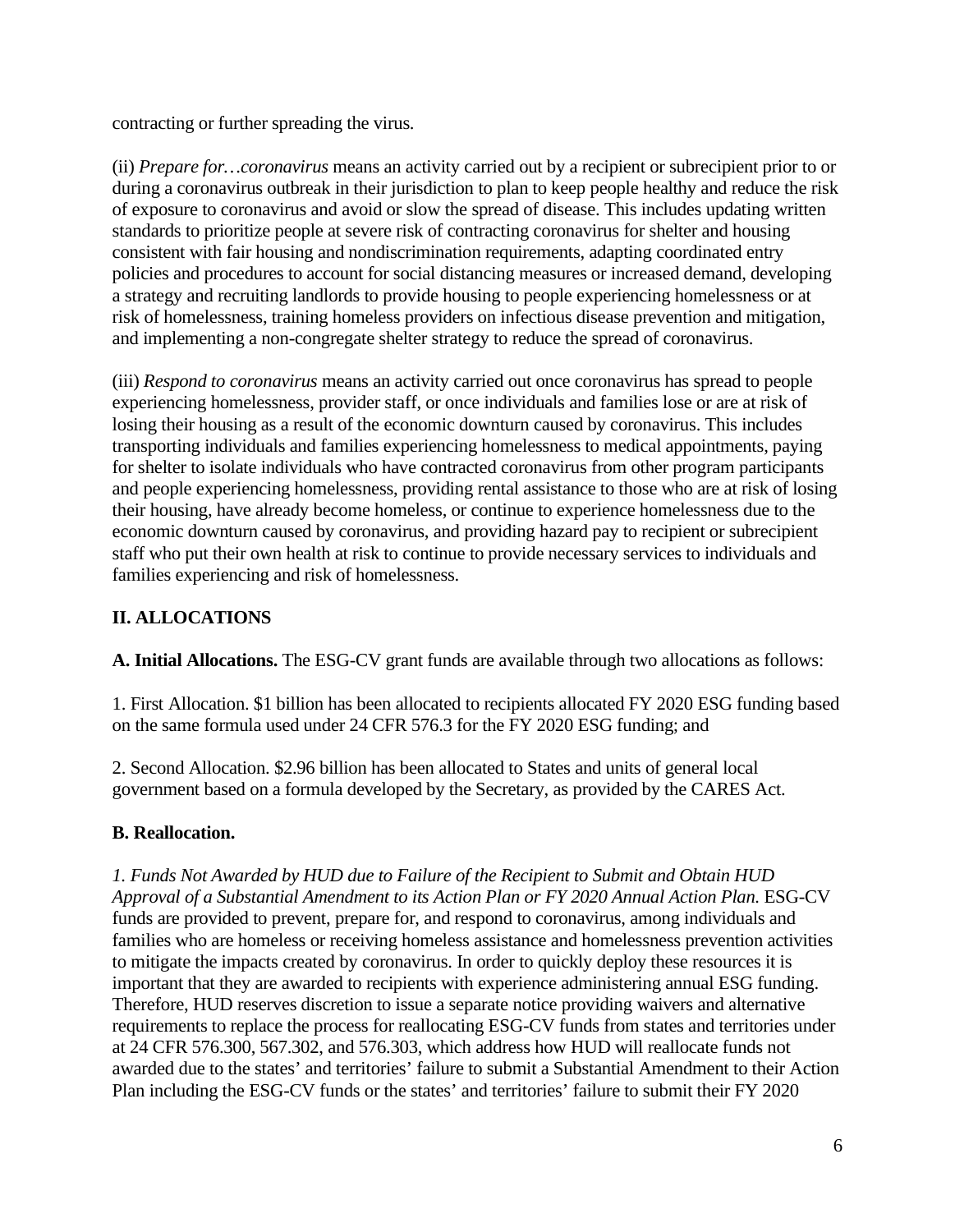Annual Action Plan including ESG-CV funds in accordance with the requirements of 24 CFR part 91.

Funds recaptured from metropolitan cities and urban counties due to failure to submit a Substantial Amendment to its Action Plan including the ESG-CV funds or the recipient's failure to submit its FY 2020 Annual Action Plan including ESG-CV funds in accordance with the requirements of 24 CFR part 91 will continue to be reallocated in accordance with 24 CFR 576.301.

2. *Funds Recaptured by HUD after Award.* ESG-CV funds are provided to prevent, prepare for, and respond to coronavirus, among individuals and families who are homeless or receiving homeless assistance and to support additional homeless assistance and homelessness prevention activities to mitigate the impacts created by coronavirus. It is important that resources be targeted to communities that need and can use additional funding to support these efforts. Therefore, HUD is establishing expenditure deadlines and recapture provisions (as discussed in section III.B.3 below), and HUD reserves discretion to issue a separate notice providing waivers and alternative requirements to replace the process for reallocating recaptured ESG-CV funds under section 24 CFR 576.300(2).

# **III. APPLICABLE RULES, STATUTES, WAIVERS, AND ALTERNATIVE REQUIREMENTS**

This Section describes the statutes, regulations, waivers, and alternative requirements that apply to ESG-CV grants.

The CARES Act authorizes the Secretary to waive, or specify alternative requirements for, any provision of any statute or regulation that the Secretary administers in connection with the obligation by the Secretary or the use by the recipient of these amounts, except for requirements related to fair housing, nondiscrimination, labor standards, and the environment. The Notice describes when temporary emergency shelter is exempt from environmental review and outlines standards for temporary emergency shelter. Regulatory waiver authority is also provided by 24 CFR 5.110 and 91.600. For the reasons stated with each waiver or alternative requirement established in this Notice, HUD has determined that good cause exists for each waiver or alternative requirement and that the waiver or alternative is necessary to prevent, prepare for, and respond to coronavirus.

Except as otherwise stated in this Notice, waivers and alternative requirements shall be deemed to be effective as of the date a State or unit of local government began preparing for coronavirus, which HUD shall presume to be January 21, 2020 – the date the first confirmed case was reported in the United States. However, each recipient must maintain adequate documentation to assure these waivers and alternative requirements are used only with respect to ESG- or ESG-CV-eligible activities the recipient or its subrecipients implemented to prevent, prepare for, and respond to coronavirus, including documentation demonstrating when their particular state or local government began preparing for coronavirus, such as notes on formal planning meetings or calls. Certain alternative requirements established by this Notice that limit activities in comparison with the requirements in 24 CFR 576 and the CARES Act are not retroactive.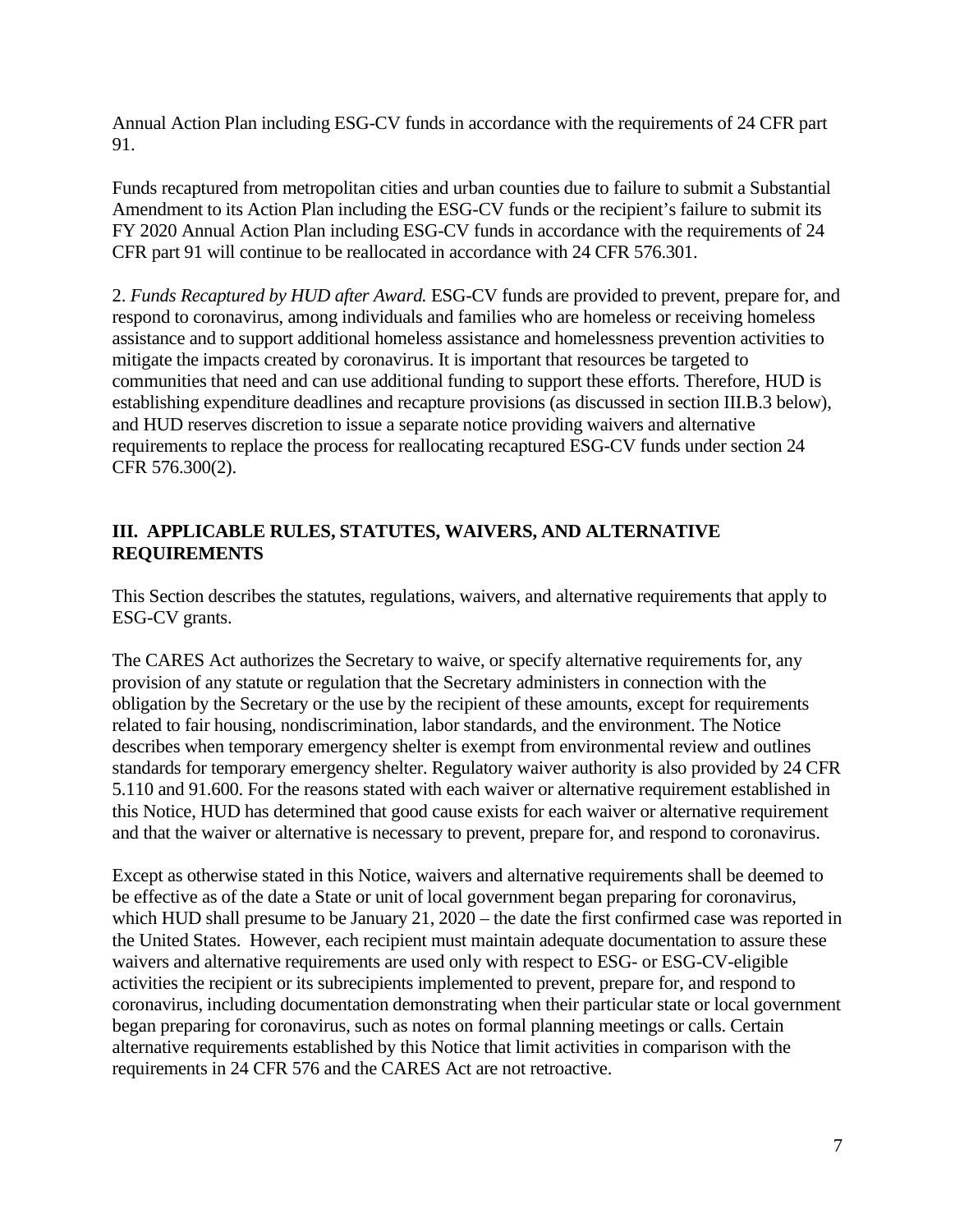**A. Means of Carrying Out Grant Activities.** In general, the requirements at 24 CFR 576.202 apply, except that:

1. *States may use up to 100 percent of grant funds awarded to carry out activities directly*. The requirements at Section 412 of the McKinney-Vento Act and 24 CFR 576.202(a), which provide that States must subgrant all of their funds except those used to carry out HMIS activities and administrative activities to units of general purpose are waived to ensure that enough entities with capacity are available to administer ESG-CV funds and to provide additional administrative efficiency to States. States may use up to 100 percent of grant funds awarded to carry out activities directly. However, before a State can use this flexibility to carry out ESG activities directly, the State's consolidated plan/action plan must specify the activities the State will carry out and the amount allocated for those activities, whether in the State's initial FY 2020 action plan submission or an amendment to its most recently approved action plan, and the State must submit the new certifications that HUD is providing in the Appendices to this Notice, as further explained in section VI, to account for this new program flexibility.

2. *States and local governments may subaward funds to public housing agencies and local redevelopment authorities.* As authorized by Section 414(c) of the McKinney-Vento Act, a local government may subaward funds it receives to a public housing agency, as defined under section 3(b)(6) of the United States Housing Act of 1937, or to a local redevelopment authority, as defined under state law. Where the recipient is a State, the requirement at Section 412 of the McKinney-Vento Act, further defined at 24 CFR 576.202(a), is waived, to allow states to subaward funds it receives to a public housing agency, as defined under section 3(b)(6) of the United States Housing Act of 1937, or to a local redevelopment authority, as defined under state law to ensure that there are enough entities with capacity available to administer ESG-CV funds. ESG recipients who subaward funds are responsible for ensuring grants are carried out in accordance to this notice.

#### **B. Obligation, Expenditure, and Payment Requirements and Recapture Process**.

1. *Obligation Deadlines.* To assure that all funding and flexibilities provided by the CARES Act and HUD under this Notice can be used as necessary to prevent, prepare for, and respond to coronavirus, HUD is waiving the regulatory obligation deadlines and standards for meeting those deadlines and establishing alternative requirements as follows. ESG-CV funds must be obligated by the recipient in accordance with 24 CFR 576.203(a)(1) and (2), except as provided below. The applicable period for obligating ESG-CV funds begins on the date HUD signed the recipient's grant agreement for the first allocation of ESG-CV funds. The obligation deadlines below apply to the both the first and second allocation of ESG-CV funds. HUD is also providing further flexibility for recipients (including states and non-states) to provide additional time to identify entities that have capacity and expertise to mitigate the impacts of coronavirus, including those who have not previously or recently received ESG funding.

a.Recipients that are states have:

(i) 180 days from the date HUD signs the grant agreement to obligate funds for activities it will carry out directly, as permitted in Section III.A.1. This obligation may be evidenced by a written designation of a department within the government to carry out an eligible activity directly; and (ii) up to 240 days from the date HUD signs the grant agreement to obligate ESG-CV funds to subrecipients. Recipients must maintain in the program records a description of any changes the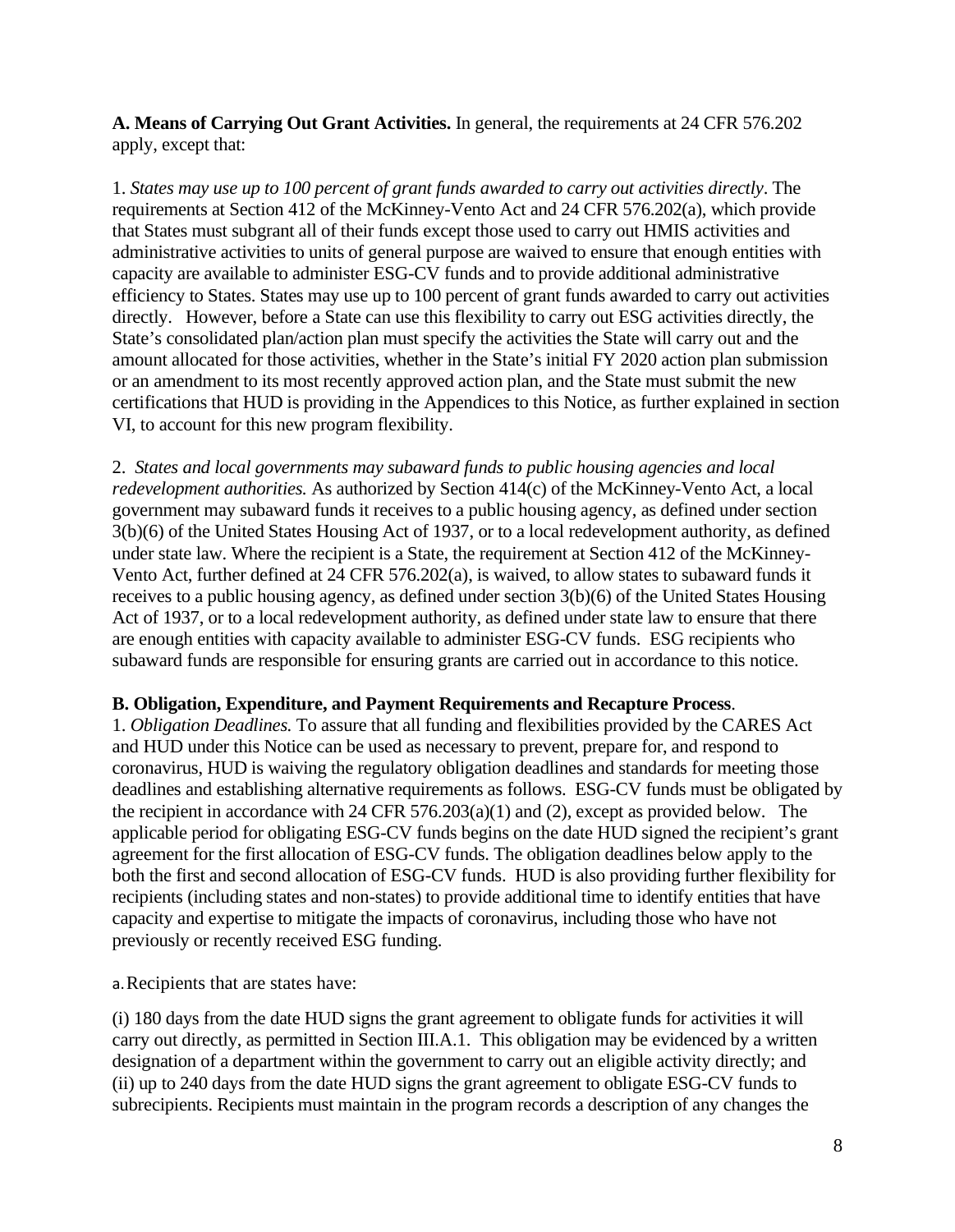recipient implemented to identify and select new subrecipients.

b. Recipients that are metropolitan cities, urban counties, or territories may have up to 240 days from the date HUD signs the grant agreement to obligate ESG-CV funds. Recipients must maintain in their program records a description of any changes the recipient implemented to identify and select new subrecipients.

2. *Expenditures.* The requirements at 24 CFR 576.203(b) generally apply, except that the provision that all of the recipient's grant must be expended for eligible activity costs within 24 months after the date HUD signs the grant agreement with the recipient is waived and the following alternative requirements are established:

a. Before drawing down funds for an activity, the recipient must enter complete, up-to-date information on that activity in the Integrated Disbursement and Information System (IDIS), including the total funding allocated to that activity and a description of how the activity prevents, prepares for, and responds to coronavirus . This requirement is necessary to assure the use of funds for eligible activities to prevent, prepare for, and respond to coronavirus and facilitate compliance with the CARES Act's reporting requirement, which is described in section III.G.2 of this Notice.

b. *Overall Deadline for Expending First and Second Allocations.* All funds awarded to a recipient through the first and second allocations of ESG-CV funds must be expended for eligible activity costs by September 30, 2022. Establishing this standardized expenditure deadline for all recipients discourages recipients from delaying their expenditure deadline by delaying the execution of their grant agreements, thus making funds more quickly available to prevent, prepare for, and respond to coronavirus.

c. *Progressive Expenditure Deadlines and Recapture Provisions.* To ensure ESG-CV funds are spent quickly on eligible activities to address the public health and economic crises caused by coronavirus, the following alternative requirements are established:

(i) HUD may recapture up to 20 percent of a recipient's total award, including first and second allocation amounts, if the recipient has not expended at least 20 percent of that award by September 30, 2021.

(ii) HUD may recapture up to 80 percent of a recipient's total award, including first and second allocation amounts, if the recipient has not expended at least 80 percent of that award by March 31, 2022.

(iii) Prior to recapturing funds as described above, HUD will follow the enforcement process described in 24 CFR 576.501 and provide the recipient with an opportunity to provide a spending plan demonstrating to HUD's satisfaction that all of the recipient's ESG-CV funds from the first and second allocations will be expended by September 30, 2022.

d. *Reallocation process*. HUD reserves its discretion to make subsequent waivers and alternative requirements to assure recaptured funds are reallocated in a manner consistent with the statutory purposes and conditions for ESG-CV funds.

**C. Match**. As provided by the CARES Act, ESG-CV funds are not subject to the match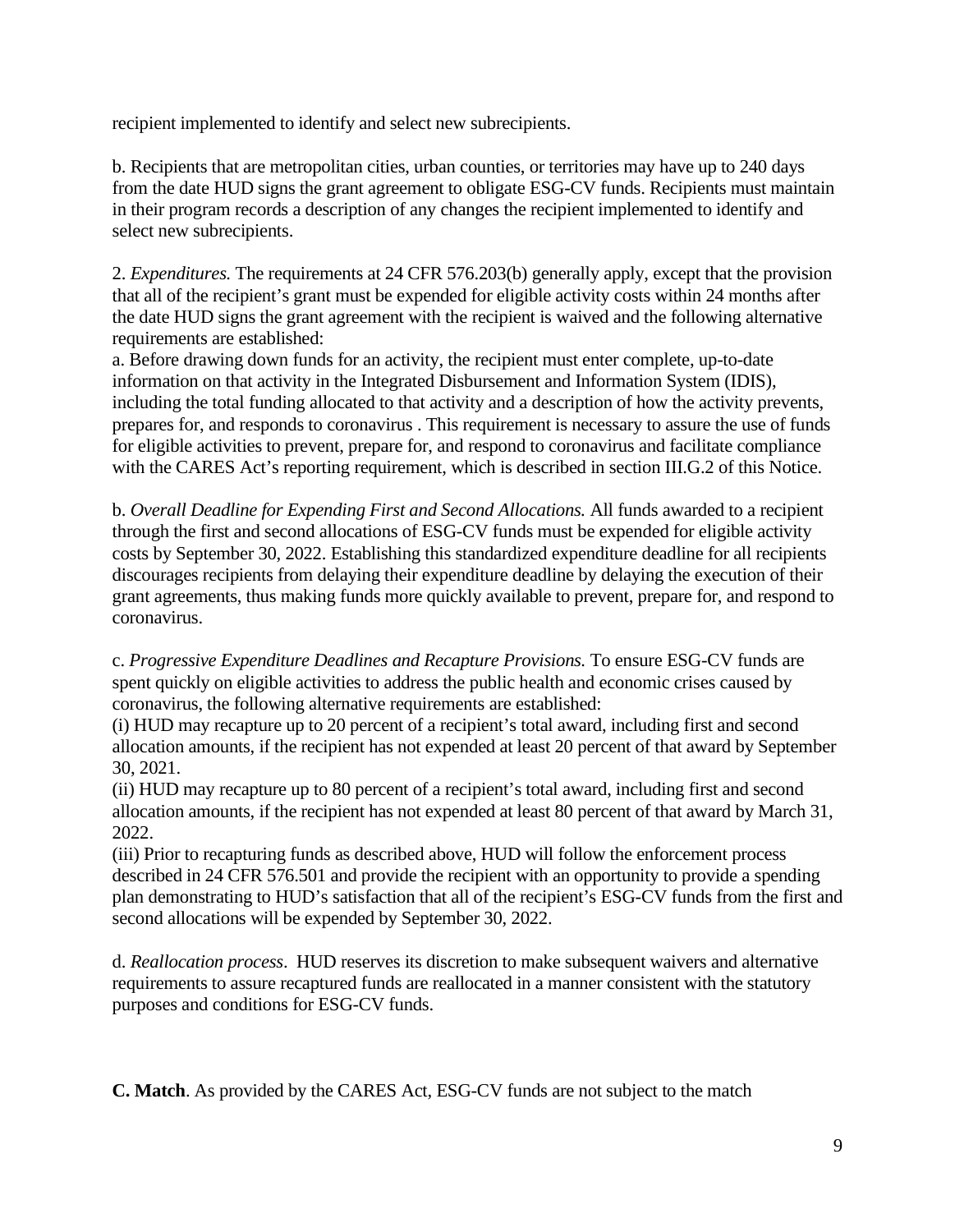requirements that otherwise apply to the Emergency Solutions Grants program.

**D. Program Income.** Because ESG-CV program income cannot be used as match without the ESG matching requirement, HUD is waiving the ESG provisions for program income under 24 CFR 576.2 and 576.407(c)(1) and establishing alternative requirements, as follows:

1. Program income is defined as provided by 2 CFR 200.80, except that:

a. Program income includes any amount of a security or utility deposit returned to the recipient or subrecipient, as provided by 24 CFR 576.2; and

b. Costs that are incidental to generating program income and not charged to the ESG-CV grant or subgrant may be deducted from gross income to determine program income, as allowed under 2 CFR 200.307(b).

2. As allowed under 2 CFR 200.307(e), program income may be treated as an addition to recipient's grant (or the subrecipient's subgrant, if the income is generated by the subrecipient's activities), provided that the program income is used in accordance with the purposes and conditions of that grant or subgrant. Program income otherwise must be deducted from allowable costs as provided by 2 CFR 200.307(e)(1).

These changes to the otherwise applicable program income requirements are necessary to maximize the capacity and efficiency of ESG-CV recipients and subrecipients to prevent, prepare for, and respond to coronavirus.

**E. Program Components and Eligible Activities.** The requirements of 24 CFR Part 576 – Subpart B apply, except that:

1. *Emergency Shelter and Street Outreach cap.* As provided by the CARES Act, the cap established for street outreach and emergency shelter activities in section 576.100(b) does not apply. Recipients may expend as much of their funding on street outreach and emergency shelter activities as needed to prevent, prepare for, and respond to coronavirus among people experiencing homelessness including mitigating the impacts caused by coronavirus. HUD strongly encourages recipients to coordinate housing and services for those individuals with the Continuum of Care in their geographical region.

2. *Pre-Award Costs.* To account for the urgent activities and costs ESG recipients and subrecipients have undertaken to prevent, prepare for, and respond to coronavirus, the recipient is authorized to use ESG-CV funds to cover or reimburse costs incurred before the period of performance provided that the cost to be covered or reimbursed would be otherwise allowable under the flexibilities and requirements established for ESG-CV funds and was incurred by a recipient or subrecipient on or after January 21, 2020 to prevent, prepare for, and respond to coronavirus. In addition, where this Notice limits activities in comparison with 24 CFR Part 576 (e.g., the maximum rental assistance per program participant in Section III.E.5.b.(i)@ of this Notice), a recipient may cover or reimburse costs incurred before the period of performance, provided that the cost to be covered or reimbursed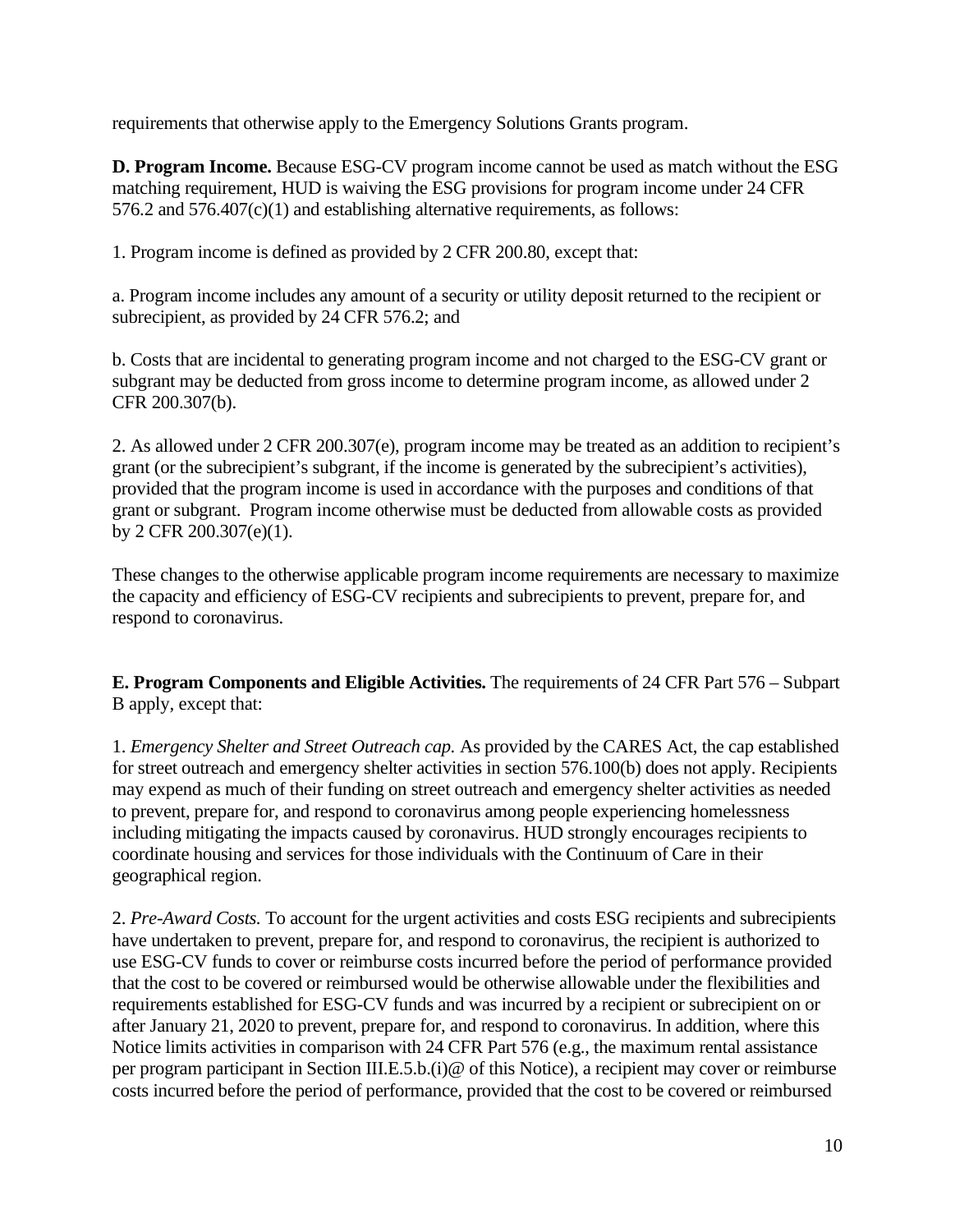would be otherwise allowable under 24 CFR Part 576 and either:

(a) The costs were incurred prior to the publication of this Notice; or

(b) For costs not incurred prior to the publication of this Notice, the recipient has included the activities in its substantial amendment or action plan for ESG-CV funds, which has been submitted to HUD and not disapproved prior to the publication of this Notice.

An environmental review, as applicable, must be completed and a Request for Release of Funds must be approved in accordance with 24 CFR Part 58 and Section III.E.6 of this Notice, prior to a commitment to cover or reimburse with ESG funds.

3. *Additional Eligible Activities*. In addition to the eligible activities listed in 24 CFR 576 – Subpart B, funds may be used for the following activities:

a. *Temporary emergency shelters*. As permitted by the CARES Act, ESG-CV funds may be used to pay for temporary emergency shelters for individuals and families experiencing homelessness in order to prevent, prepare for, and respond to coronavirus.

(i) Eligible costs include:

(a) Leasing existing real property or temporary structures to be used as temporary emergency shelters;

(b) Acquisition of real property (e.g. hotels, ancillary structures, parking lots). The total amount of ESG-CV funds used for acquisition must not exceed \$2.5 million per real property;

(c) Renovation (including major rehabilitation and conversion) of real property (e.g., hotels) into temporary emergency shelters. Eligible costs include labor, tools, and other costs for renovation; (d) Shelter operations costs including the costs of maintenance (including minor or routine repairs), rent, security, fuel, equipment, insurance, utilities, food, furnishings, supplies necessary for the operation of the temporary emergency shelter;

(e) Services, including essential services under 24 CFR 576.102(a)(1), housing search and placement services under 24 CFR 576.105(b)(1), and housing search and counseling services as provided under 24 CFR 578.53(e)(8); except as otherwise stated in this Notice or 24 CFR part 576.408; and,

(f) Other shelter costs HUD pre-approves in writing.

(ii) Requirements:

(a) As permitted by the CARES Act, the use of funds for these shelters will not be subject to the habitability standards under section 417(c) of the McKinney-Vento Act, shelter standards at 24 CFR 576.403(b), or the environmental review requirements that otherwise apply to the use of ESG funds if the shelters have been determined by State or local health officials to be necessary to prevent, prepare for, and respond to coronavirus. Recipients and subrecipients must still comply with nondiscrimination and applicable accessibility requirements, including requirements under Section 504 of the Rehabilitation Act, the Americans with Disabilities Act, the Fair Housing Act, and their implementing regulations. See also 24 CFR 576.407(a);

(b) These temporary emergency shelters shall not be subject to the minimum periods of use required by section 416(c)(1) of the McKinney-Vento Act and 24 CFR 576.102(c) and shall be considered as excluded by law from any certifications recipients submit pursuant to 24 CFR 91.225(c)(1) through  $(c)(4)$  or 91.325(c)(4)(i) through (c)(4)(iv); however, if funds were used for acquisition or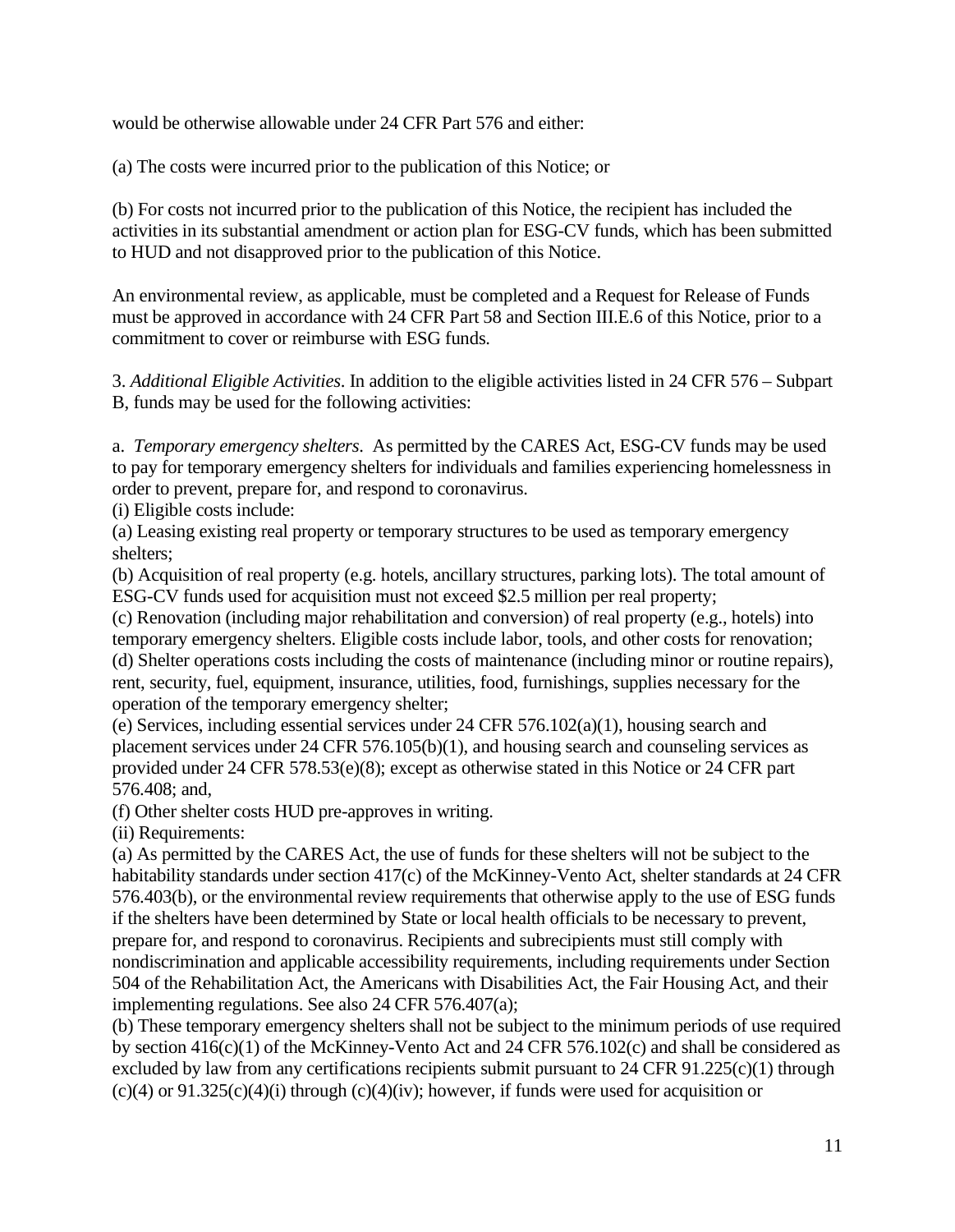renovation (including conversion or major rehabilitation), the property's use and disposition will be subject to the real property requirements in 2 CFR 200.311;

(c) In general, funds may be used to support temporary emergency shelters to prevent, prepare for, and respond to coronavirus until January 31, 2022. This January 31, 2022 limit will ensure that ESG-CV funds are available to serve more individuals and families with assistance to prevent, prepare for, and respond to coronavirus. However, upon written request by the recipient, HUD may grant an exception to the January 31, 2022 limit, if the recipient demonstrates:

(i) Why additional funding for a longer period of time is necessary and what planned activities the recipient will forgo to continue funding the temporary emergency shelter;

(ii) The number of additional months the recipient will fund the temporary emergency shelter; and (iii) The plan for connecting program participants to permanent housing when the temporary emergency shelter is no longer funded;

(d) In addition to the records required at 24 CFR 576.500, the recipient must retain documentation that the property or structure or portion of a structure used as temporary emergency shelter met the definition of temporary emergency shelter during the time it was so used. For example, a recipient could document that the property is typically a hotel and is only being used as an emergency shelter for the period of time that public health officials determine special measures are needed to prevent the spread of coronavirus;

(e) Whether or not services are provided as part of temporary emergency shelter, the recipient or subrecipient must assure that for each program participant receiving shelter, the individual or family's service needs are evaluated as required by 24 CFR 576.401(a) and appropriate services are made available as needed in accordance with 24 CFR 576.401(d)), and a program participant in temporary emergency shelter shall be eligible to receive essential services from the recipient or subrecipients other than the program participant's shelter provider;

(f) A temporary emergency shelter may provide space for program participants to receive services consistent with 24 CFR 576.401(d) even if the services are not ESG-funded or not funded as part of the shelter project;

(g) Program participants cannot be required to sign leases or occupancy agreements, receive treatment, or perform any other prerequisite activities as a condition for staying in any shelter or receiving services; and

(h) In all other respects, the funding and operation of temporary emergency shelters must comply with the ESG-CV requirements for emergency shelters under this Notice and 24 CFR part 576.

c. *Training*. As permitted by the CARES Act, ESG-CV funds may be used for training on infectious disease prevention and mitigation for staff working directly to prevent, prepare for, and respond to coronavirus among persons who are homeless or at risk of homelessness and the use of funding shall not be considered administrative costs for purposes of the 10 percent cap. In addition, the limitations on eligible activities provided in section 415(a) of the McKinney-Vento Homeless Assistance Act and 24 CFR part 576, subpart B are waived and alternative requirements are established to the extent necessary to authorize ESG-CV funds to be used for training on infectious disease prevention and mitigation for homeless assistance providers, including those who do not receive funding through the CARES Act, to help them best prevent, prepare for, and respond to coronavirus among persons who are homeless or at risk of homelessness. These training costs are eligible as a standalone activity and are not to be charged to an activity under 24 CFR 576.101 to 24 CFR 576.109.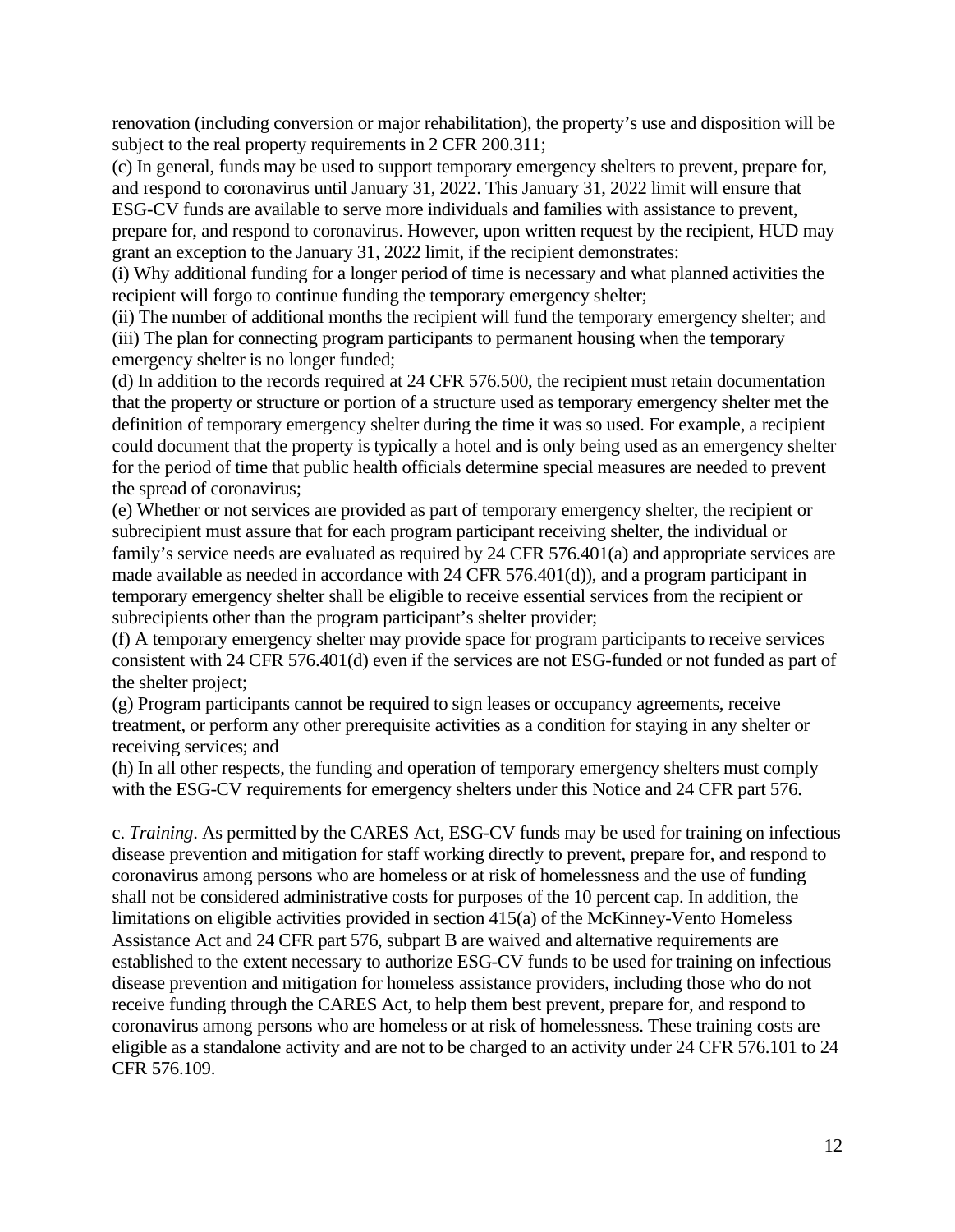d. *Hazard Pay*. As permitted by the CARES Act, funds may be used to pay hazard pay for recipientor subrecipient-staff working directly to prevent, prepare for, and respond to coronavirus among persons who are homeless or at risk of homelessness. Examples of recipient or subrecipient staff working directly in support of coronavirus response include emergency shelter intake staff, street outreach teams, emergency shelter maintenance staff, emergency shelter security staff, staff providing essential services (e.g., outpatient health or mental health, housing navigators), and staff in proximity to persons with coronavirus or working in locations with a high likelihood of contracting coronavirus.

e. *Handwashing Stations and Portable Bathrooms*. The limitations on eligible activities provided in section 415(a) of the McKinney-Vento Homeless Assistance Act and 24 CFR part 576, subpart B are waived and alternative requirements are established to the extent necessary to authorize ESG-CV funds to be used under 24 CFR 576.101(a) for installing and maintaining handwashing stations and bathrooms (e.g., porta potties) in outdoor locations for people experiencing unsheltered homelessness. Allowing ESG-CV funds to pay for the costs of handwashing stations and bathroom facilities will help prevent the spread of coronavirus by providing people living in unsheltered locations regular access to bathrooms and the ability to wash their hands.

f. *Landlord Incentives*. The limitations on eligible activities under section 415(a) of the McKinney-Vento Act and 24 CFR 576.105 are waived and alternative requirements are established to the extent necessary to authorize ESG-CV funds to be used under 24 CFR 576.105 to add the eligible cost of paying for landlord incentives as reasonable and necessary to obtain housing for individuals and families experiencing homelessness and at risk of homelessness. However, a recipient may not use ESG-CV funds to pay the landlord incentives set forth below in an amount that exceeds three times the rent charged for the unit. Waiving the limitation on eligible costs under housing relocation and stabilization services to pay for the costs of landlord incentives will increase the number of housing units available to people experiencing homelessness or at risk of homelessness, especially in tight rental markets and obtaining and maintaining housing is critical to preventing the spread of coronavirus and helping mitigate the economic impact of the crisis. The limitation to three times the rent charged for each unit ensures enough ESG-CV funds remain available to provide other eligible activities necessary to prevent the spread of coronavirus. Eligible landlord incentive costs include: (i) Signing bonuses equal to up to 2 months of rent;

(ii) Security deposits equal to up to 3 months of rent;

(iii) Paying the cost to repair damages incurred by the program participant not covered by the security deposit or that are incurred while the program participant is still residing in the unit; and, (iv) Paying the costs of extra cleaning or maintenance of a program participant's unit or appliances.

g. *Volunteer Incentives.* The limitations on eligible activities provided in section 415(a) of the McKinney-Vento Homeless Assistance Act and 24 CFR part 576, subpart B are waived and alternative requirements are established to the extent necessary to authorize ESG-CV funds to be used under 24 CFR 576.101(a), 24 CFR 576.102(a)(1), and 24 CFR 576.105(b) for cost of providing reasonable incentives to volunteers (e.g., cash or gift cards) who have been and are currently helping to provide necessary street outreach, emergency shelter, essential services, and housing relocation and stabilization services during the coronavirus outbreak. Waiving this requirement to allow the payment of reasonable costs of volunteer incentives will increase the number of people available to provide the needed services and connections to housing to individuals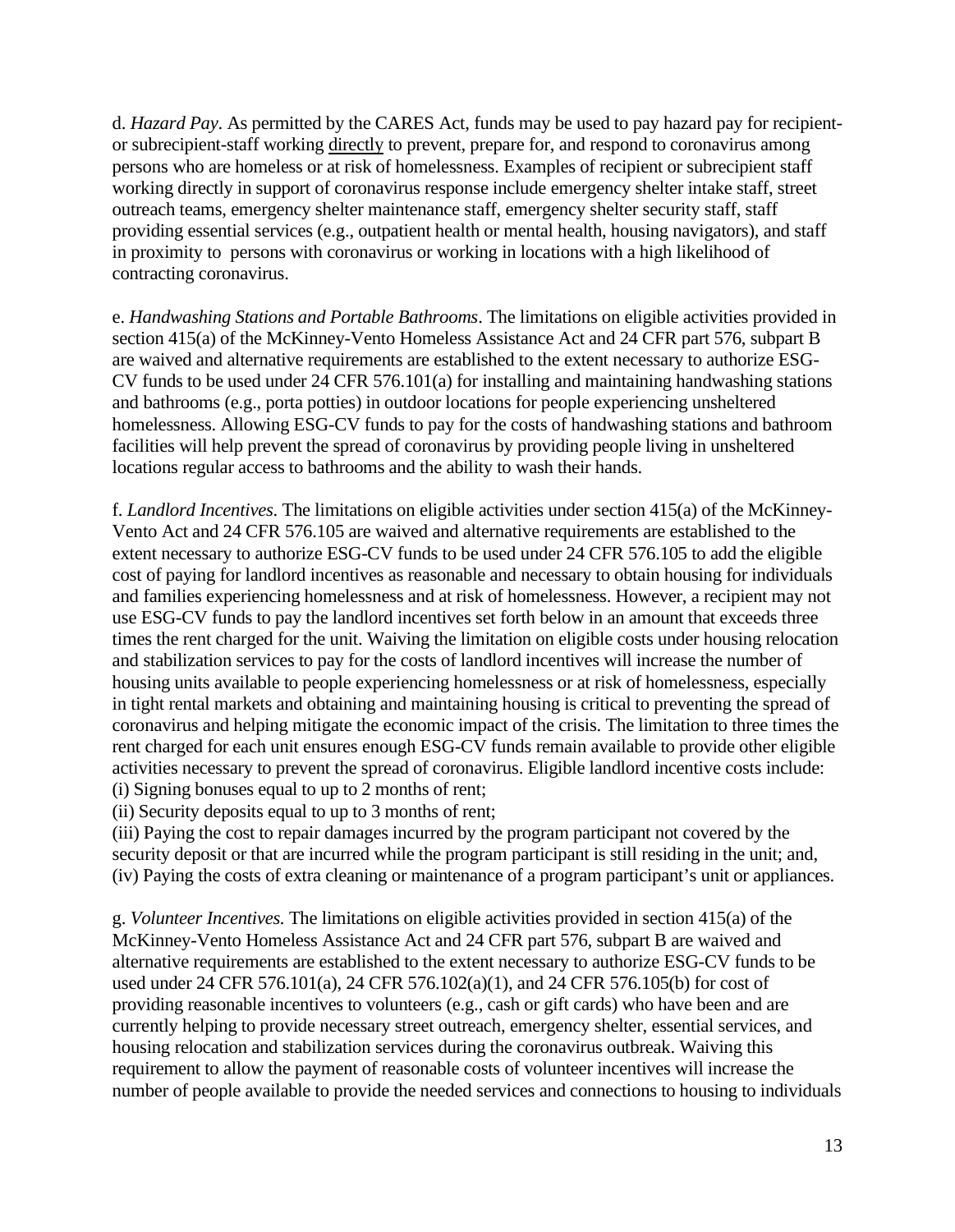and families experiencing homelessness to prevent the spread of coronavirus.

### 5. *Waivers, Alternative Requirements and Statutory Flexibilities for Existing Eligible Activities.*

a. *Emergency Shelters.* The requirements at 24 CFR 576.102 apply, except funds may be used only for the costs of providing emergency shelter during the period beginning on the date the recipient or subrecipient began preventing, preparing for, and responding to coronavirus and ending on January 31, 2022, and only for those costs that are necessary to prevent, prepare for, and respond to coronavirus. This alternative requirement will ensure that ESG-CV funds are used efficiently to provide more individuals and families with assistance needed to prevent, prepare for, and respond to coronavirus.

### b. *Short-Term and Medium-Term Rental Assistance*.

(i) 24 CFR 576.106(a)(2), where medium-rent is defined as "for more than 3 months but not more than 24 months of rent" is waived and an alternative requirement is established where medium-term is established as for more than 3 months but not more than 12 months. This alternative requirement will allow more households to receive rapid re-housing and homelessness prevention assistance, which is necessary to prevent, prepare for, and respond to coronavirus.

(ii) The requirement at 24 CFR 576.106(d) that prohibits rental assistance where the rent for the unit exceeds the Fair Market Rent established by HUD, as provided under 24 CFR Part 888, is waived so long as the rent complies with HUD's standards of rent reasonableness, as established under 24 CFR 982.507. Waiving this requirement will allow recipients to help program participants move quickly into housing or retain their existing housing, which is especially critical at reducing the spread of coronavirus and responding to coronavirus. This waiver provides additional flexibility beyond the waiver made available to the ESG Program on March 31, 2020 and extended to ESG-CV funds on May 22, 2020 by permitting ESG recipients to provide rental assistance for program participants, whose current rent exceeds FMR and by allowing recipients to use this waiver as needed throughout the period they are providing rental assistance to prevent, prepare for, and respond to coronavirus.

c. *Administrative Costs*. As permitted by the CARES Act, a recipient may use up to 10 percent of its total ESG-CV grant for administrative costs specified in 24 CFR 576.108.

d. *No Cap for Emergency Shelter and Street Outreach Activities*. As permitted in the CARES Act, ESG-CV funds may be used for emergency shelter and street outreach activities without regard to the spending cap established by section 415(b) of the McKinney-Vento Act and 24 CFR Part 576.100(b). The same flexibility applies to using ESG-CV funds to establish and operate temporary emergency shelters.

e. *Hotel/Motel Costs*. As permitted under 24 CFR 576.102(a)(3), eligible costs include a hotel or motel voucher for homeless individuals and families where no appropriate emergency shelter is available. Additionally, the limitations on eligible activities provided in section 415(a) of the McKinney-Vento Act and 24 CFR part 576, subpart B are waived and alternative requirements are established to the extent necessary to authorize ESG-CV funds to be used for the following hotel or motel costs for individuals and families experiencing homelessness, receiving rapid re-housing assistance under the Continuum of Care (CoC) or ESG programs, receiving homelessness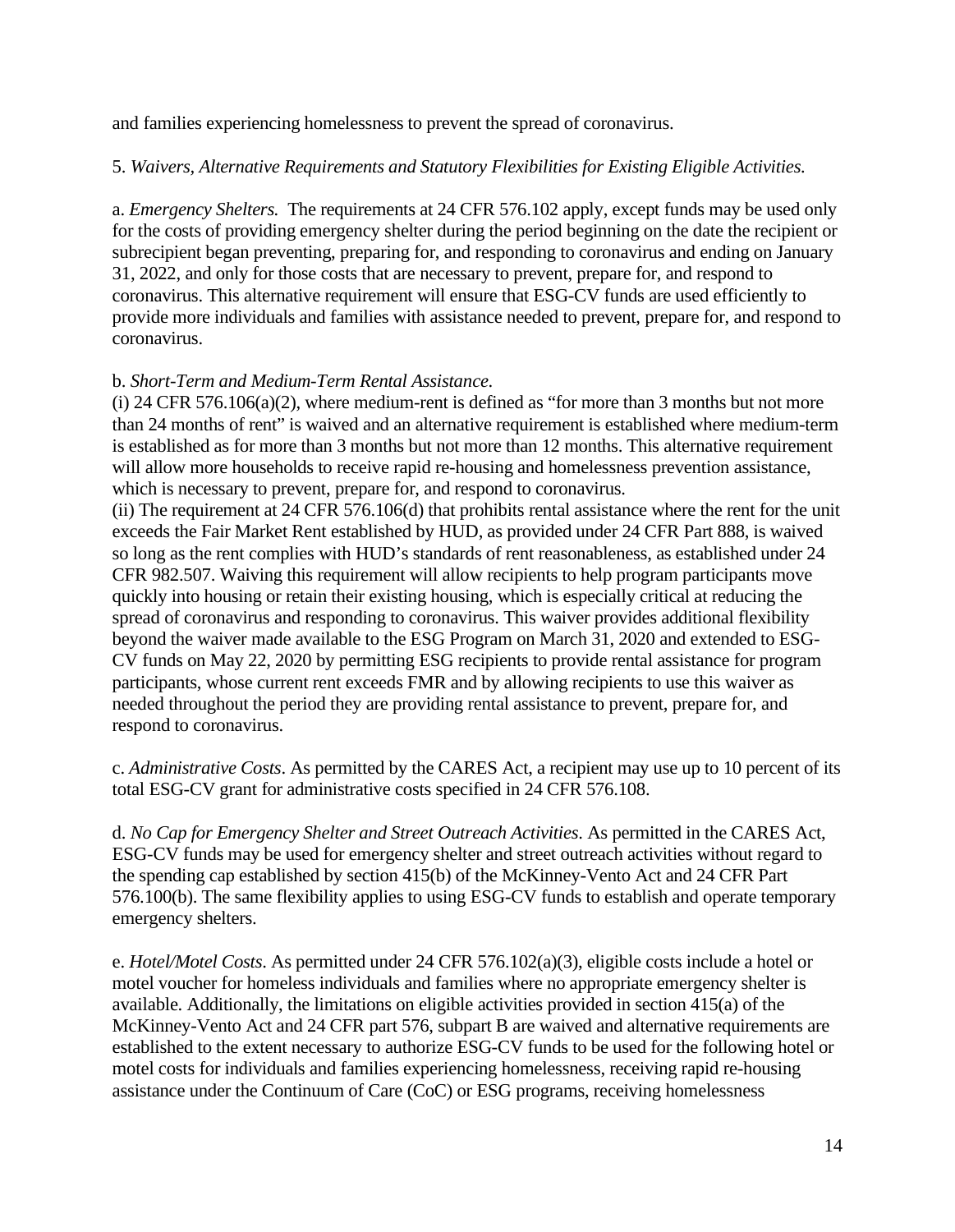prevention under the ESG program, or residing in permanent supportive housing: The recipient or subrecipient may pay for a hotel or motel room directly or through a hotel or motel voucher. Additionally, funds can be used to pay for cleaning of hotel and motel rooms used by program participants as well as to repair damages caused by program participants above normal wear and tear of the room. These flexibilities are provided to allow recipients to secure hotel and motel rooms more quickly to be available when needed to prevent the spread of coronavirus (for example, when a program participant needs to isolate to keep from spreading the virus to other shelter occupants or household members).

f. *Helping current ESG program participants maintain housing.* In order to ensure current program participants receiving homelessness prevention and rapid re-housing assistance do not lose their housing during the coronavirus public health crisis and the subsequent economic downturn caused by the crisis, the requirements in 24 CFR 576.105(c) and 576.106(a) are waived and alternative requirements are established as follows:

(i) The requirement at 24 CFR 576.105(c) limiting the total period of time for which any program participant may receive the services under paragraph (b) to 24 months during any 3-year period is waived solely for those program participants who reach their 24-month maximum assistance during the period beginning on the presumed start of this crisis, January 21, 2020 – the date the first confirmed case was reported in the United States, and ending 6 months from the date of publication of this Notice, provided that the services are only extended for these program participants for up to a maximum of an additional 6 months; and

(ii) The requirement at 24 CFR 576.106(a) limiting the total number of months a program participant can receive rental assistance to 24 months in a 3-year period is waived solely for those program participants who reach their 24-month maximum during the period beginning on the presumed start of this crisis, January 21, 2020 – the date the first confirmed case was reported in the United States, and ending 6 months from the date of publication of this Notice, provided that the rental assistance is only extended for these program participants for up to a maximum of an additional 6 months.

g. *HMIS Lead Activities.* The limitations on eligible activities provided in section 415(a) of the McKinney-Vento Act and 24 CFR Part 576, subpart B are waived to the extent necessary to authorize ESG funds to be used under 24 CFR 576.107 to pay for HMIS costs beyond where they are related to collecting data on ESG program participants and ESG program activities to the extent they are necessary to help the geographic area prevent, prepare for, and respond to coronavirus. Additionally, 24 CFR 576.107 that limits recipients to paying for the costs at 24 CFR 576.107(b) is waived to allow recipients that are not the HMIS Lead, as designated by the Continuum of Care, to pay for costs at 24 CFR 576.107(b), either directly or by sub-granting to the HMIS Lead if the HMIS Lead is an eligible subrecipient to the extent that the HMIS costs are necessary to help the geographic area prevent, prepare for, and respond to coronavirus. This waiver and these alternative requirements provide additional flexibility beyond the waiver made available to the ESG Program on March 31, 2020 and extended to ESG-CV funds on May 22, 2020 by permitting ESG recipients who are not also HMIS Leads to pay for the costs eligible at 24 CFR 576.107(b) and lifting the 6 month limit on the waiver so that this flexibility applies throughout the period the recipient or subrecipient uses funds to prevent, prepare for, and respond to coronavirus. Additionally, this waiver provides additional flexibility for ESG funds to be used on HMIS costs even when they are not related to ESG program participants or ESG activities when necessary to collect and report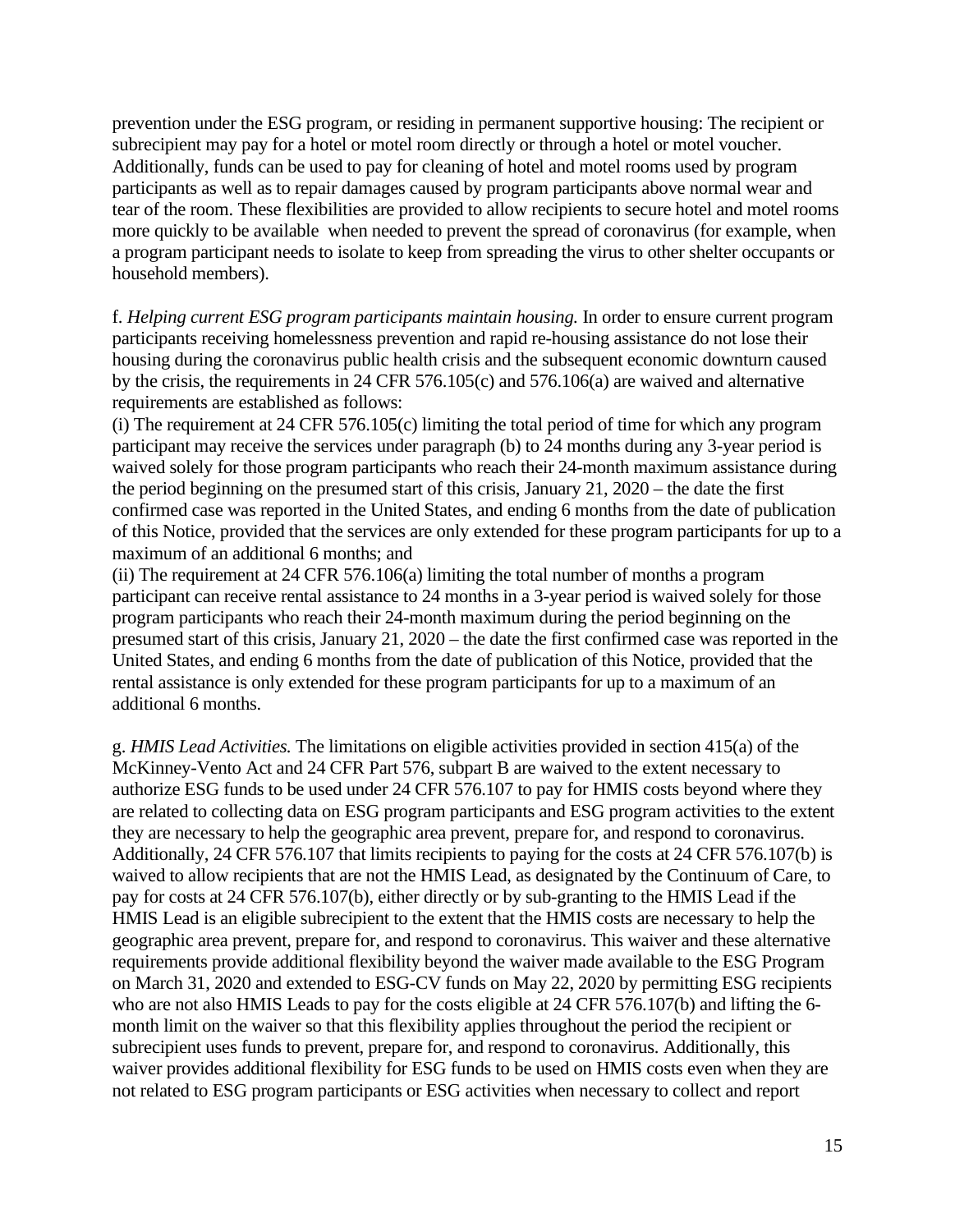better data about the impact of coronavirus across the community. These flexibilities will allow communities to collect data that is necessary to coordinate and report on activities to prevent, prepare for, and respond to coronavirus among individuals and families experiencing homelessness, at risk of homelessness, and receiving homeless assistance.

h. *Legal Services.* Legal services established in 24 CFR 576.102(a)(1)(vi) and 24 CFR 576.105(b)(4) are limited to those services necessary to help program participants obtain housing or keep a program participant from losing housing where they currently reside.

**F. Program Requirements**. The requirements at 24 CFR part 576, subpart E apply, except as otherwise established in this Notice.

1. *Consultation with the Continuum of Care*. As provided under the CARES Act, ESG-CV funds are not subject to the CoC consultation requirements at 24 CFR 576.400(a).

*2*. *Coordination with other targeted homeless services.* To ensure funds are deployed quickly to address the immediate public health crisis and prevent the spread of coronavirus, the coordination requirements at 24 CFR 576.400(b) are waived.

3. *System and Program Coordination with Mainstream Resources.* To ensure funds are deployed quickly to address the immediate public health crisis and prevent the spread of coronavirus, the coordination requirements at 24 CFR 576.400(c) are waived.

4. *Centralized or Coordinated Assessment, Written Standards for Administering Assistance, and HMIS.* With respect to costs incurred between January 21, 2020 and June 30, 2020 that are allowable under this Notice but not under 24 CFR Part 576, the requirements to use the CoC's centralized or coordinated assessment under 24 CFR 576.400(d), administer the assistance in accordance with written standards as provided under 24 CFR 576.400(e), and participate in HMIS under Section 416(f) of the McKinney-Vento Act and 24 CFR 576.400(f) are waived for the first 60 days of the project's operation. HUD has determined this waiver is necessary to allow jurisdictions to quickly implement activities necessary to prevent the spread of coronavirus and account for the time needed to integrate these activities into centralized or coordinated assessment and HMIS, and revise the written standards for administering assistance to account for the new program flexibilities.

5. *Housing Stability Case Management*. As required by 24 CFR 576.401(a) and (c), the recipient and its subrecipient must determine the available services and assistance that each ESG-CV program participant will need to achieve independent living and avoid further housing instability or homelessness, and the recipient and its subrecipient must assist each ESG-CV program participant, as needed, to obtain those services and assistance. However, HUD is making an across-the-board waiver of the ESG requirement in 24 CFR 576.401(e)(1) that housing stability case managers to meet not less than once per month with each program participant receiving homelessness prevention or rapid re-housing assistance. HUD is waiving this requirement for all program participants receiving this assistance after qualifying as homeless, in order to be consistent with the CARES Act prohibition stated in section III.F.10. Additionally, HUD is waiving the requirement for all program participants receiving assistance after qualifying as at risk of homelessness, in order to prevent the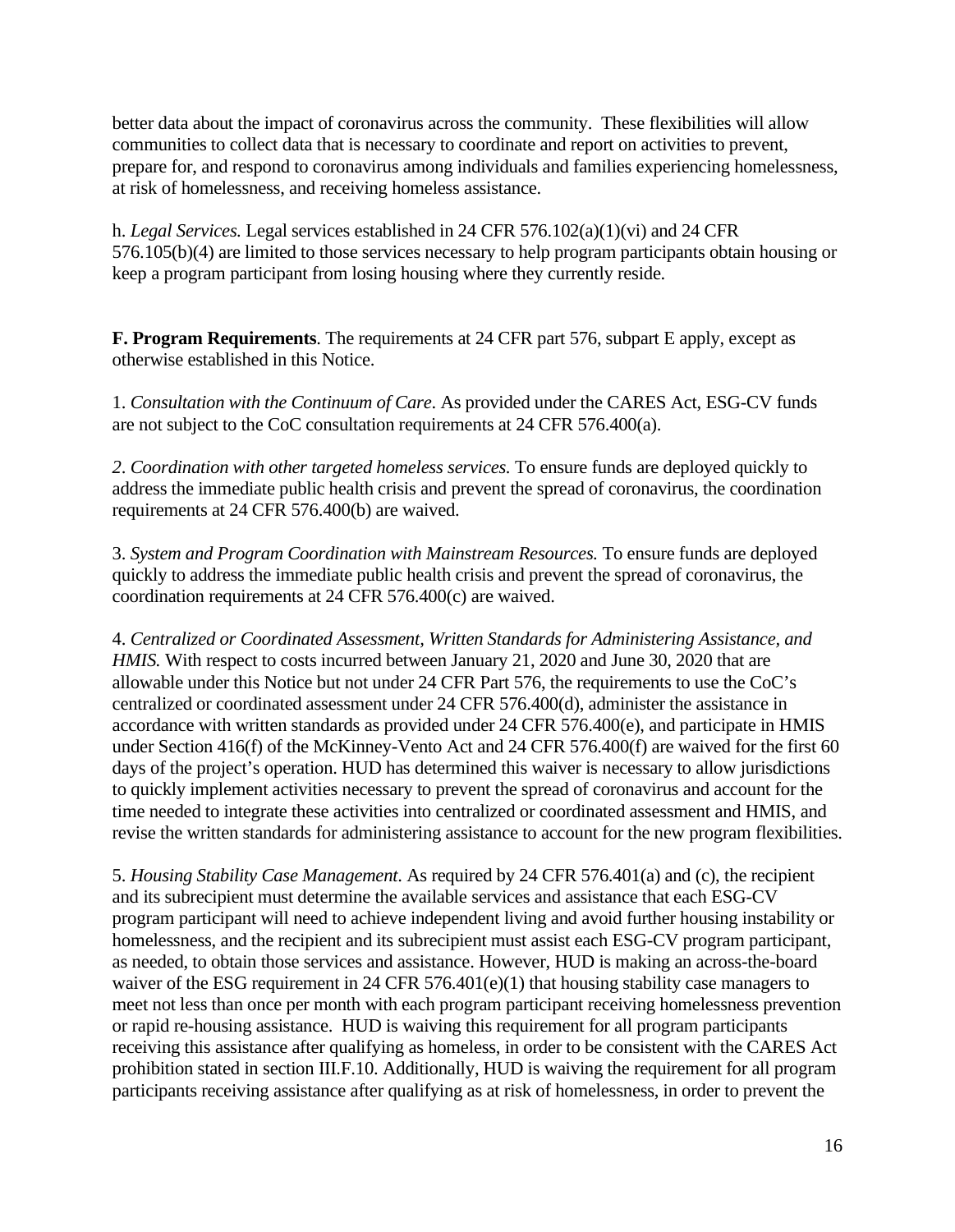spread of coronavirus and reduce the barriers to providing the homelessness prevention that is necessary to respond to coronavirus. This waiver provides additional regulatory relief beyond the waiver HUD made available on March 31, 2020 for annual ESG funds and extended on May 22, 2020 for annual ESG funds and ESG-CV funds, by lifting the 3-month limitation established May 22, 2020, and making the waiver of 24 CFR 576.401(e)(1) apply throughout the period the recipient or subrecipient uses funds to prevent, prepare for, and respond to coronavirus.

6. *Shelter and Housing Standards*. The lead-based paint remediation requirements of 24 CFR 576.403(a) apply to all shelters for which ESG-CV funds are used and all housing occupied by program participants. The habitability requirements at 24 CFR 576.403(b) do not apply to temporary emergency shelters that have been determined by State or local health officials to be necessary to prevent, prepare for, and respond to coronavirus. However, recipients and subrecipients must still comply with nondiscrimination and applicable accessibility requirements, including requirements under Section 504 of the Rehabilitation Act, the Fair Housing Act, the Americans with Disabilities Act, and their implementing regulations. See also 24 CFR 576.407(a). All other shelters and housing for which ESG-CV funds must meet the applicable standards in 24 CFR 576.403(b) and 576.403(c).

7. *Environmental Review Requirements*. Except as otherwise provided in this notice for temporary emergency shelters that have been determined by State or local health officials to be necessary to prevent, prepare for, and respond to coronavirus, "responsible entities" (as defined in 24 CFR 58.2) must assume all of the responsibilities with respect to environmental review, decision making, and action required under 24 CFR Part 58. Also, as required by 24 CFR 58.4(a), when a State distributes funds to a responsible entity, the State must provide for appropriate procedures by which these responsible entities will evidence their assumption of environmental responsibilities. In accordance with these requirements and section 100261(3) of the MAP-21 Act, 24 CFR 576.407(d) does not apply.

Environmental regulations at 24 CFR 58.22 prohibit ESG recipients and any other participant in the development process from committing HUD or non-HUD funds to a project until the environmental compliance review process has been successfully completed or until receipt of the Authority to Use Grant Funds, if applicable. In addition, until the environmental compliance review process has been successfully completed or until receipt of the Authority to Use Grant Funds, neither a recipient nor any participant in the development process may commit non-HUD funds on or undertake an activity or project if the activity or project would have an adverse environmental impact or limit the choice of reasonable alternatives.

Emergency Environmental Review Procedures: HUD's environmental review regulations in 24 CFR Part 58 include two provisions that may be relevant to environmental review procedures for activities to prevent, prepare for, or respond to coronavirus. The first is 24 CFR § 58.34(a)(10), which provides an exemption for certain activities undertaken in response to a national or locally declared public health emergency. The second is a streamlined public notice and comment period in the regulation at 24 CFR 58.33, which may apply in some cases for emergency activities undertaken to prevent, prepare for, or respond to coronavirus. The application of these two provisions following a presidentially-declared or locally-declared public health emergency are discussed in the Notice, *Guidance on conducting environmental review pursuant to 24 Part 58 for*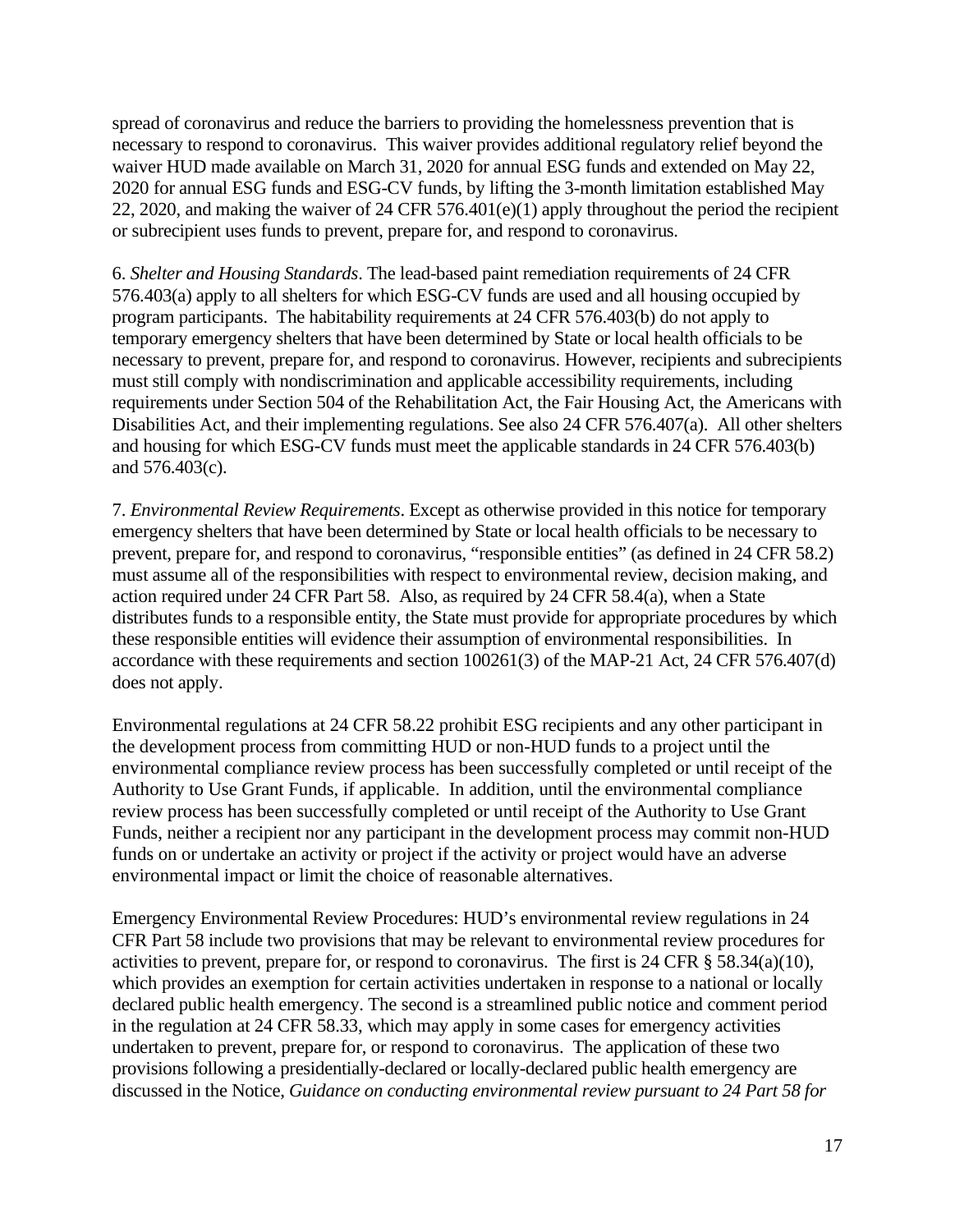*activities undertaken in response to the public health emergency as a result of COVID-19* (available at: [https://www.hud.gov/sites/dfiles/OCHCO/documents/2020-07cpdn.pdf\)](https://www.hud.gov/sites/dfiles/OCHCO/documents/2020-07cpdn.pdf).

8. *Procurement*. As provided by the CARES Act, the recipient may deviate from the applicable procurement standards (e.g., 24 CFR 576.407(c) and (f) and 2 CFR 200.317-200.326) when procuring goods and services to prevent, prepare for, and respond to coronavirus. If the recipient deviates from its procurement standards then the recipient must establish alternative written procurement standards, and maintain documentation on the alternative procurement standards used to safeguard against fraud, waste, and abuse in the procurement of goods and services to prevent, prepare for, and respond to coronavirus. This alternative requirement is necessary to ensure the funds are used efficiently and effectively to prevent, prepare for, and respond to coronavirus. Notwithstanding this flexibility, the debarment and suspension regulations at 2 CFR part 180 and 2 CFR part 2424 apply as written.

9. *Prohibition Against Duplication of Benefits*. Section 312 (42 U.S.C. 5155) of the Robert T. Stafford Disaster Relief and Emergency Assistance Act, as amended (42 U.S.C. 5121 et seq.) prohibits duplication of benefits for programs that provide financial assistance to people or entities suffering losses because of a major disaster or emergency. "Duplication of benefits" occurs when Federal financial assistance is provided to a person or entity through a program to address losses resulting from a Federally-declared emergency or disaster, and the person or entity has received (or would receive, by acting reasonably to obtain available assistance) financial assistance for the same costs from any other source (including insurance), and the total amount received exceeds the total need for those costs. Recipients must establish and maintain adequate procedures to prevent any duplication of benefits with ESG-CV funds. HUD will issue additional guidance to facilitate compliance with this requirement.

10. *Provision of Supportive Services*. Although HUD strongly encourages the use of supportive services when necessary, as required by the CARES Act, individuals and families experiencing homelessness must not be required to receive treatment or perform any other prerequisite activities as a condition for receiving shelter, rental assistance, or other services provided with ESG-CV funds.

**G. Reporting Requirements**. The requirements at 24 CFR 576.500 apply except as otherwise established in this notice

1. *Reporting Requirement.* Recipients will be required to report on uses of the ESG-CV funds, in their Consolidated Annual Performance and Evaluation Report (CAPER) and through submission of project data to the Sage Homeless Management Information System (HMIS) Repository. HUD is waiving 24 CFR 91.520(a) to allow recipients up to 180 days from their program year end date to submit their CAPER to allow additional time for reporting as recipients respond to coronavirus.

2. *Additional CARES Act Reporting.* Section 15011 of the CARES Act requires that recipients of \$150,000 or more of CARES Act funding submit, not later than 10 days after the end of each calendar quarter, a report containing information regarding the amount of funds received; the amount of funds obligated or expended for each project or activity; a detailed list of all such projects or activities, including a description of the project or activity; and detailed information on any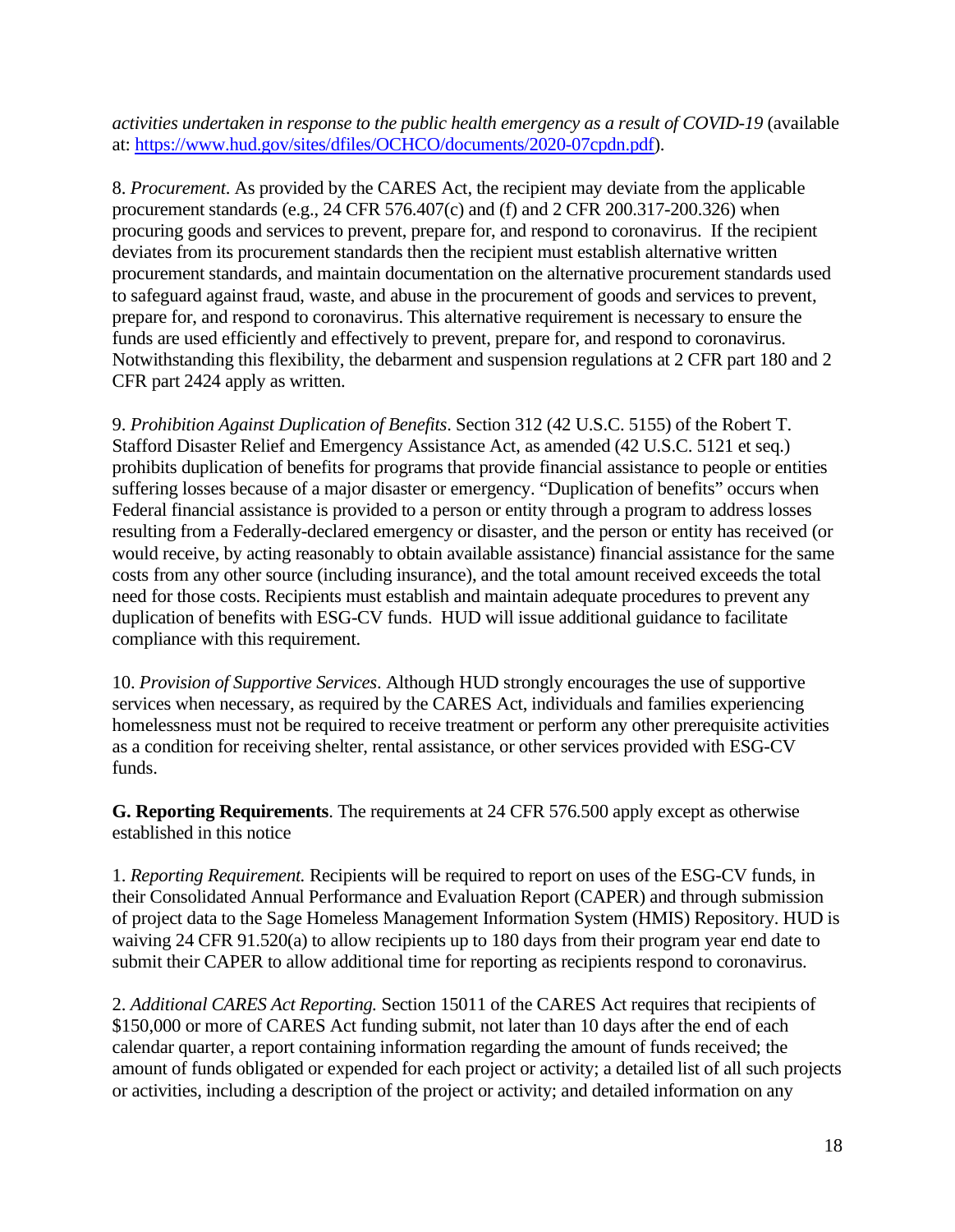subcontracts or subgrants awarded by the recipient. As outlined in the Office of Management and Budget (OMB) memorandum, M-20-21, existing reporting requirements are anticipated to meet the requirements of section 15011, but the content and format for this reporting is still under development and will need to be reviewed against current program practices. The Department will work in coordination with OMB to ensure that this requirement can be fulfilled by recipients of CARES Act funding in a manner that utilizes to the greatest extent possible existing reporting streams, providing the necessary transparency and accountability with minimal additional burden. If additional reporting is necessary, further guidance will be released by the Department in the near future.

# **IV. PRIOR ESG APPROPRIATIONS**

**A. Applicability of this Notice to Annual ESG Funds.** In accordance with the authority provided by the CARES Act, the same waivers and additional eligible activities established for ESG-CV funds in this Notice apply to annual ESG funds (including FY2020 and prior fiscal year grant funds) a recipient uses to prevent, prepare for, and respond to coronavirus, subject to the following conditions:

1. The recipient identifies the specific activities and funding allocated to prevent, prepare for, or respond to coronavirus in the Integrated Disbursement and Information System (IDIS) activity description before drawing down funds in accordance with the flexibilities provided in this Notice;

2. The recipient reports the amount of annual ESG funding expended to prevent, prepare for, and respond to coronavirus in the CAPER by component type for each annual grant;

3. The recipient amends it consolidated plan in accordance with 24 CFR 576.200(b), 24 CFR 91.550, and the recipient's citizen participation plan, subject to any applicable HUD waivers (the consultation and citizen participation exemptions for ESG-CV funds do not apply to annual ESG funds);

4. Any alternative requirements established in this Notice which limit activities in comparison with the requirements at 24 CFR Part 576 (e.g., the further limitations on rental assistance and costs related to emergency shelter) shall not apply to the use of annual ESG funds that are used to prevent, prepare for, and respond to coronavirus; and

5. The recipient must develop and implement policies and procedures to assure and document that these flexibilities are used only for activities and costs that are to prevent, prepare for, and respond to coronavirus and the annual ESG funds specifically identified in paragraph 1 meet HUD's requirements for ESG-CV funds (except as provided in the preceding paragraph).

6. Before using any annual ESG funds to carry out eligible activities directly as permitted by section III.A.1 of this Notice, a recipient that is a State must amend their annual action plan as discussed in that section and submit the new certifications that HUD is providing in the Appendices to this Notice, as further explained in Section VI.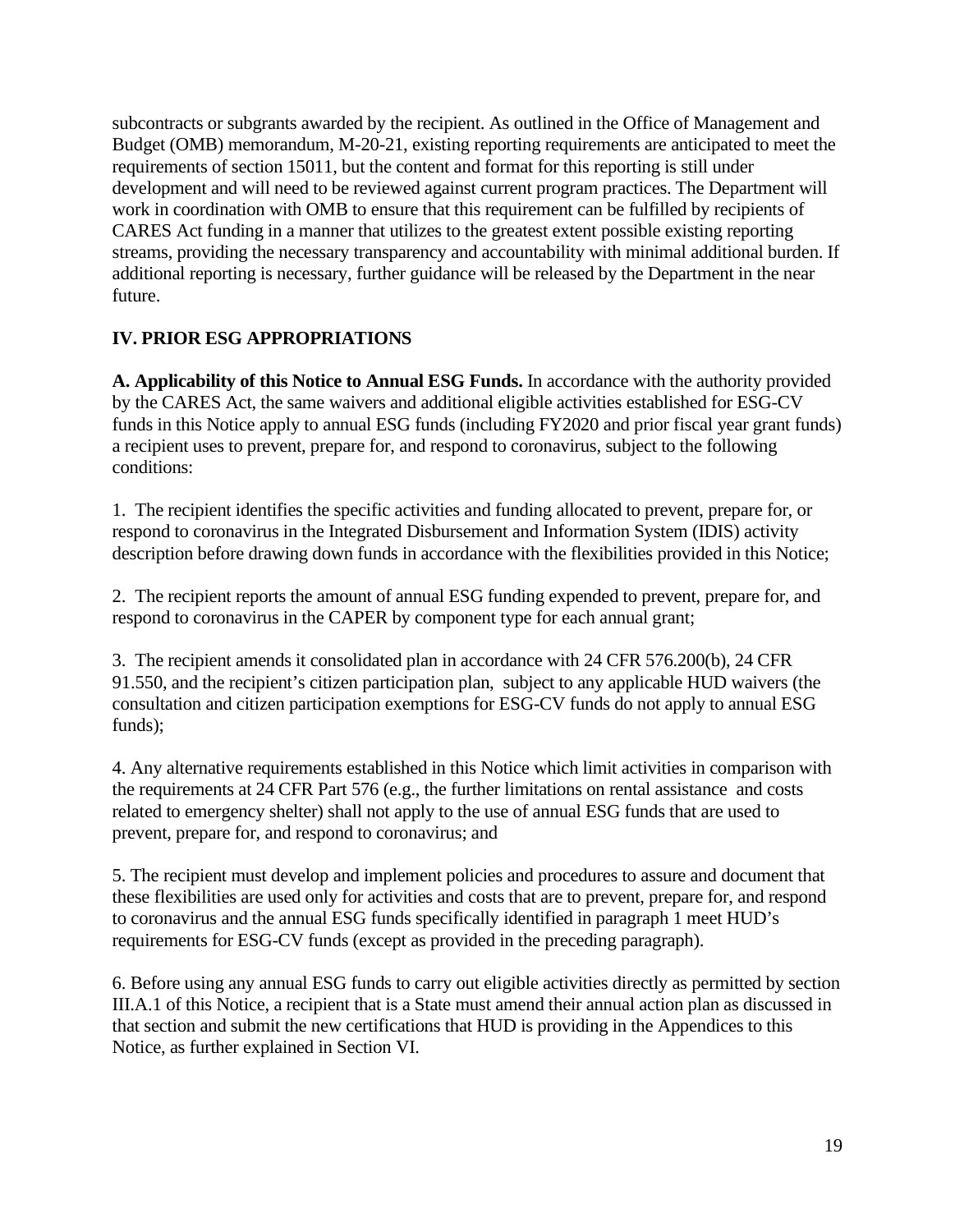# **V. PROCESS FOR REQUESTING ADDITIONAL FLEXIBILITY**

The CARES Act provides the Secretary the authority to waive, or specify alternative requirements, for any provision of any statute or regulation that the Secretary administers in connection with ESG-CV funds (except for requirements related to fair housing, nondiscrimination, labor standards, and the environment), if the Secretary finds that good cause exists for the waiver or alternative requirement and such waiver or alternative requirement is necessary to prevent, prepare for, and respond to coronavirus. The CARES Act also permits the Secretary to apply these waivers and alternative requirements to annual ESG funds (including FY2020 and prior fiscal year ESG grant funds) to the extent recipients use those funds to prevent, prepare for, and respond to coronavirus.

If a recipient or subrecipient needs more flexibility than is provided in this Notice, the recipient may request a waiver by submitting a request addressed to the Secretary of HUD. The request must include the following: a description of the project; the citation to the statutory and regulatory requirements that the recipient is requesting to waive; an explanation of the reasons why the Secretary should determine that good cause exists for the waiver and how the waiver is necessary to prevent, prepare for, and respond to coronavirus.

HUD may find that additional information is needed to make a determination regarding a submitted waiver request. In these cases, HUD may contact the recipient at any time to request additional information to support a previous request.

## **VI. CERTIFICATIONS**

For purposes of all ESG funds, recipients must submit certifications as required by the McKinney-Vento Act. However, the program flexibilities provided under the Cares Act and this Notice make the following exceptions and clarifications necessary.

1. As provided by the CARES Act HUD cannot require ESG-CV funds to be matched and under this Notice, HUD is extending this match exemption to annual ESG grant funds used to prevent, prepare for, and respond to coronavirus. Accordingly, any match certification submitted is not valid with respect to those funds.

2. As provided by the CARES Act, period of use certifications required by Section  $416(c)(1)$  of the McKinney Vento Act do not apply to temporary emergency shelters funded in accordance with that Act. Accordingly, any period of use certification is not valid with respect to the use of those funds for temporary emergency shelters.

### 3. HUD provided Interim ESG-CV Certifications posted on

<https://www.hudexchange.info/resource/2396/consolidated-plan-certifications-state-and-non-state/> that reflect program flexibilities under the CARES Act. If a recipient submitted interim certifications for the first or second allocation of ESG-CV funding, then it does not need to resubmit certifications in Appendix I for that allocation unless the recipient is a State that is exercising the flexibility to carry out activities directly as provided in Section III.A.I. States electing to exercise the flexibility to carry out activities directly must submit the new ESG-CV certifications in Appendix I.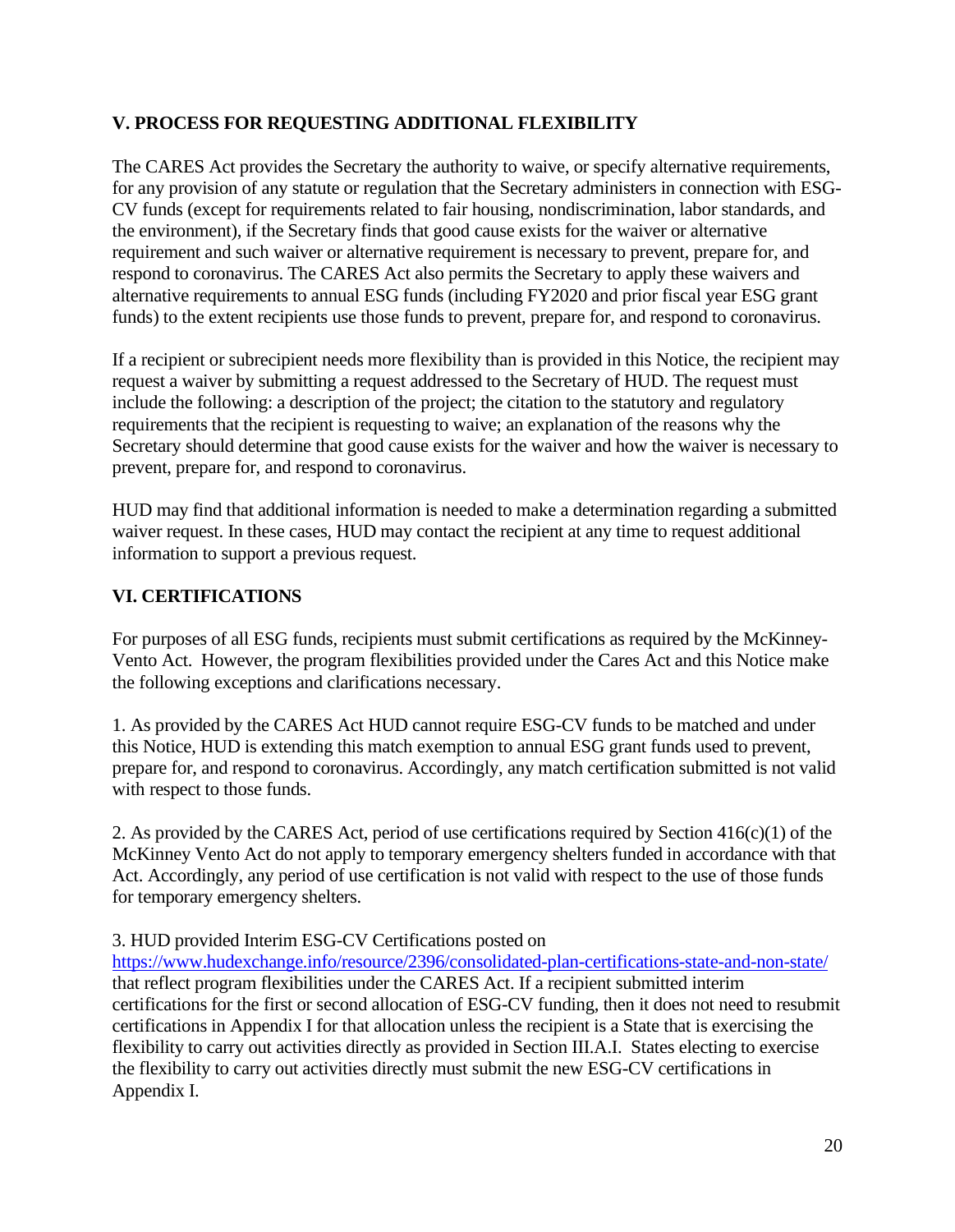4. Except as otherwise provided in paragraph 3 above, the ESG-CV certifications in Appendix I must be submitted by all States and non-States applying to receive Emergency Solutions Grants Program funding under the CARES Act for each allocation of ESG-CV funding. These certifications are the same standard ESG certifications HUD requires from non-States, except that the match certification is removed and the CARES Act's exemption of temporary emergency shelters is expressly stated in the "Major rehabilitation/conversion/renovation" and "Essential Services and Operating Costs."

### 5. Annual ESG funds

a. The ESG certifications in Appendix II are required to be submitted for each annual ESG grant under which the State will exercise HUD's waiver allowing the State to carry out ESG activities directly in order to prevent, prepare for, or respond to coronavirus and are allowed but required to be submitted for each annual ESG grant under which the State will otherwise use its available funds to prevent, prepare for, or respond to coronavirus in accordance with the flexibilities and requirements established for ESG-CV funds. These certifications reflect the same standard ESG certifications HUD requires from non-States, except that the match certification is removed and the CARES Act's exemption of temporary emergency shelters is expressly stated in the "Major rehabilitation/conversion/renovation" and "Essential Services and Operating Costs." For purposes of annual ESG funds that are not used to prevent, prepare for, or respond to coronavirus in accordance with flexibilities and requirements established for ESG-CV funds, however, these certifications cannot be used in place of the standard ESG certifications the recipient must submit for its annual ESG grants.

b. The ESG certifications in Appendix III are allowed, but not required to be submitted for each annual ESG grant under which an ESG recipient, other than a State, intends to use its available funds to prevent, prepare for, and respond to coronavirus in accordance with flexibilities and requirements established for ESG-CV funds. These certifications are the same standard ESG certifications HUD requires from non-States, except that the match certification is removed and the CARES Act's exemption of temporary emergency shelters is expressly stated in the "Major rehabilitation/conversion/renovation" and "Essential Services and Operating Costs." For purposes of annual ESG funds that are not used to prevent, prepare for, and respond to coronavirus in accordance with flexibilities and requirements established for ESG-CV funds, these certifications cannot be used in place of the standard ESG certifications the recipient must submit for its annual ESG grants. Standard certifications for non-states can be found here: [https://files.hudexchange.info/resources/documents/Emergency-Solutions-Grants-Esg-Program-](https://files.hudexchange.info/resources/documents/Emergency-Solutions-Grants-Esg-Program-Certifications-Non-State.pdf)

[Certifications-Non-State.pdf.](https://files.hudexchange.info/resources/documents/Emergency-Solutions-Grants-Esg-Program-Certifications-Non-State.pdf)

# **VII. POLICY PRIORITIES**

This section, which includes policy priorities and reminders of existing program requirements, provides additional context regarding the waivers and alternative requirements granted above:

A. Policy Priorities.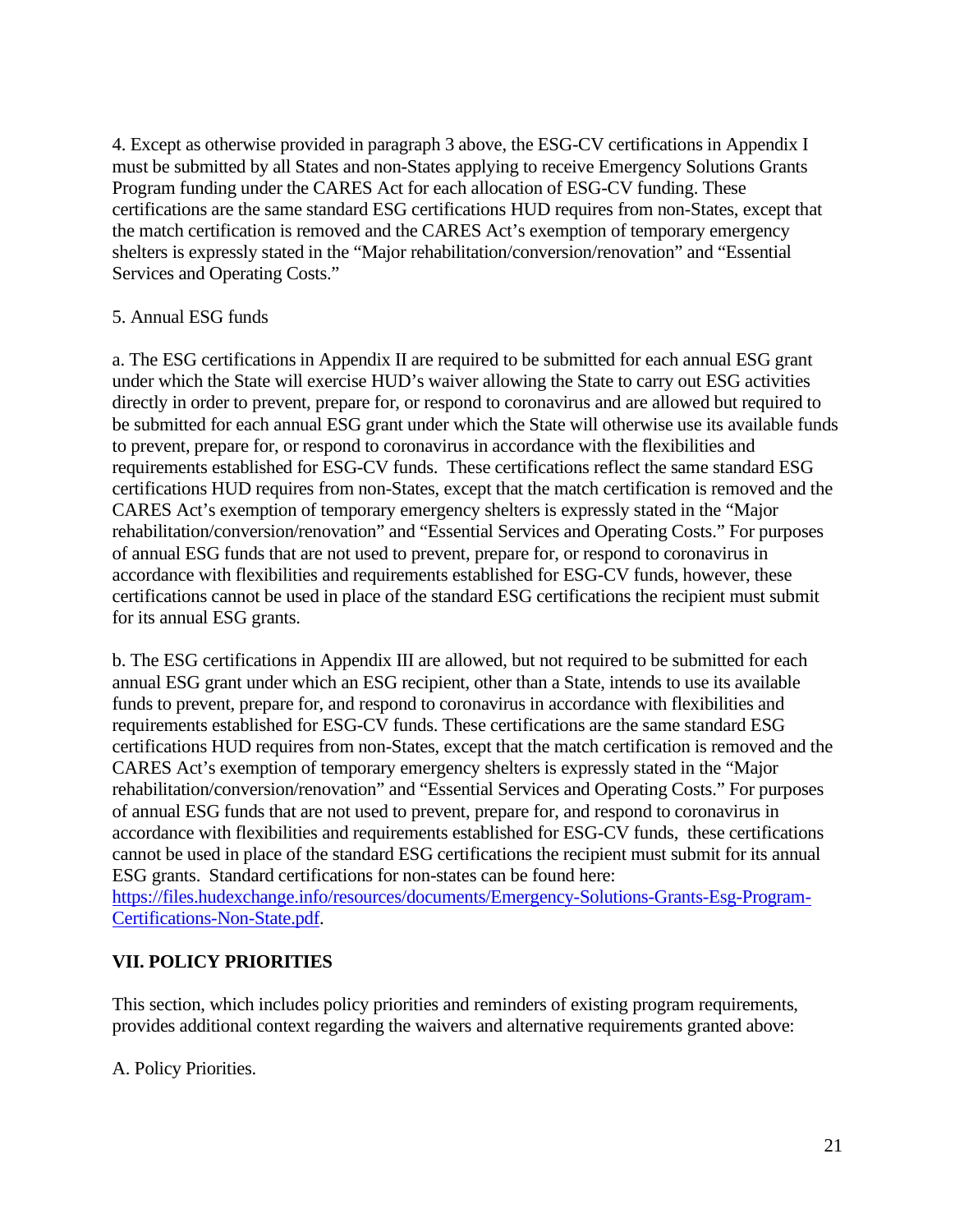1. *Selecting Subrecipients.* ESG-CV funding will substantially increase many jurisdictions' ESG allocation. While necessary to shelter and house individuals and families experiencing and at risk of homelessness, this influx of funding may stress the capacity of existing ESG subrecipients. Therefore, recipients should consider funding organizations that have not traditionally received ESG funding. This may involve using already established criteria for selecting subrecipients. However, if a recipient changes its criteria for selecting subrecipients, it should consider criteria related to: (i) The organization's demonstrable history and familiarity with operating the type of activity for which it will receive funding (e.g., street outreach, emergency shelter);

(ii) The organization's experience serving the population experiencing homelessness and at severest risk of complications from coronavirus (e.g., individuals experiencing homelessness over age 50, having particular health issues, minority and indigenous populations).

(iii) Previous performance of the organization in providing housing, shelter, or services to individuals and families experiencing or at risk of homelessness (e.g., the length of time individuals and families remain homeless before they are housed, overall reduction in the number of homeless individuals and families, success at reducing the number of individuals and families who become homeless, etc.).

Recipients are encouraged to subgrant funds to community-based non-profit organizations, including faith-based organizations. HUD will publish technical assistance materials to assist recipients in expanding their subrecipients.

2. *Providing Essential Services to Promote Independent Living, Sobriety, Employment, Self-Sufficiency, and Residential Stability.* Recipients are encouraged to use ESG-CV funds to provide essential services and housing relocation and stabilization services to program participants to promote independent living, sobriety, employment, self-sufficiency, and housing stability. The CARES Act, however, prohibits requiring treatment or other activities as a condition of receiving assistance.

Recipients are especially encouraged to provide services that promote these outcomes when providing emergency shelter or temporary emergency shelter. Recipients are also encouraged to consider their ability to provide these services, and the success of subrecipients on helping individuals on their pathway to achieving outcomes related to independent living, sobriety, employment, self-sufficiency, and housing stability when making funding decisions and seeking waivers for ESG-CV funds.

Finally, recipients are reminded that being able to provide services to support program participants on their pathway to independent living, sobriety, employment, self-sufficiency, and housing stability can be a powerful marketing tool to encourage landlords to rent their unit to an individual or family experiencing or at risk of homelessness.

3. *Prioritize Households Based on Need.* HUD encourages recipients to prioritize households that are most in need of this assistance, and encourages recipients to use this opportunity to develop strategies within the community's public health response that respond to the immediate crisis needs of individuals and families experiencing homelessness and at risk of homelessness as well as to develop a plan to respond to the economic effects of coronavirus for individuals and families experiencing homelessness and at risk of homelessness.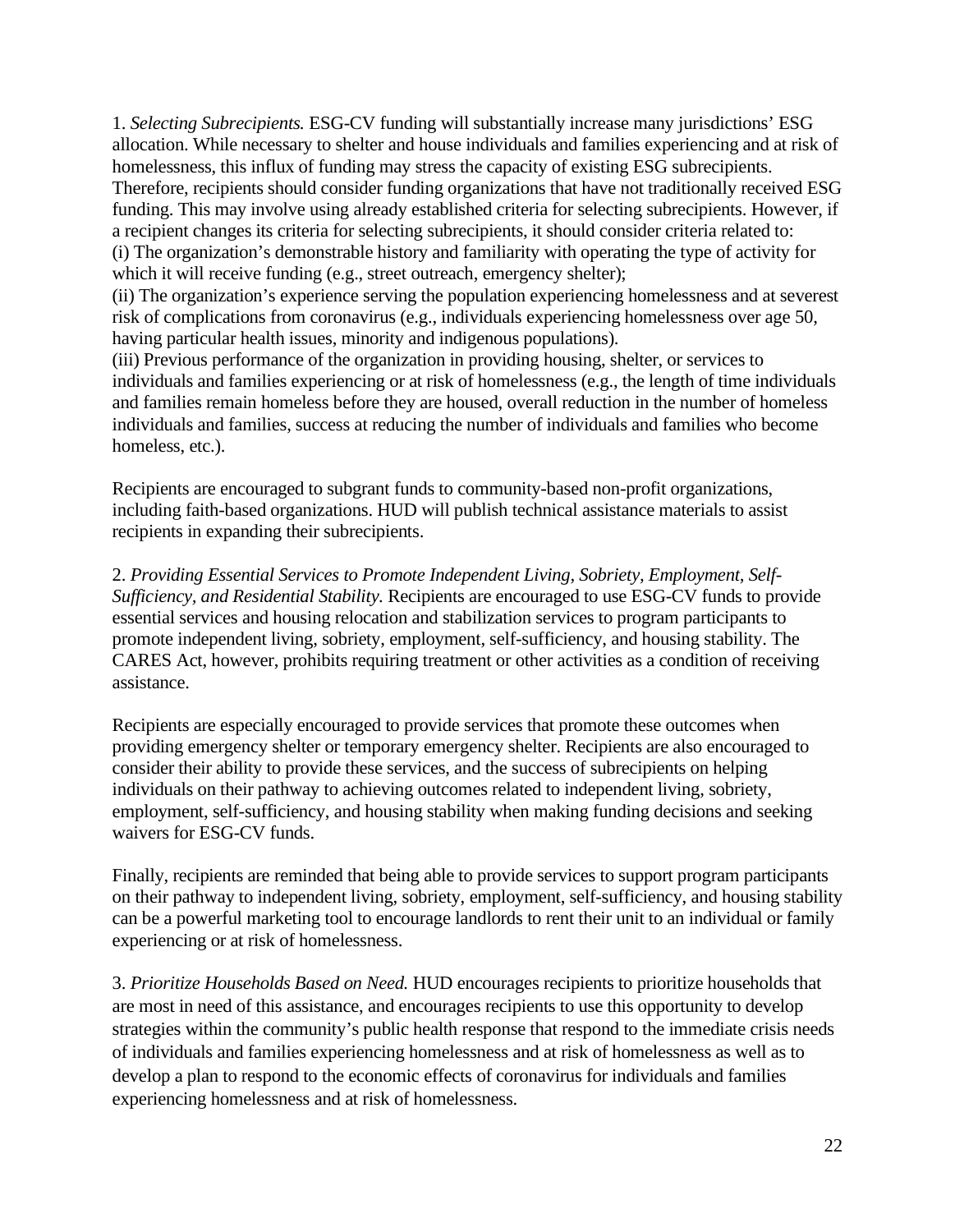4. *Use ESG-CV Funds to Prevent the Spread of Coronavirus.* To ensure ESG-CV funds are used effectively and efficiently to prevent, prepare for, and respond to coronavirus, recipients should carefully evaluate the appropriateness and cost effectiveness of interventions needed to immediately respond to the public health emergency (e.g., establishing temporary emergency shelters or using funds for hotel and motel vouchers).

5. *Use ESG-CV Funds to Quickly Provide Needed Connections to Housing.* People experiencing homelessness are at risk for infection during community spread of coronavirus and lack of housing contributes to poor physical and mental health outcomes. HUD encourages recipients to quickly obligate and expend their ESG-CV funds to ensure housing and services are available to people experiencing homelessness and at risk of homelessness.

B. Program Requirements. As a reminder, the following requirements, which apply to annual ESG funding, also apply to ESG-CV funds:

1. *Participation of Faith-Based organizations*. All requirements of 24 CFR 5.109 apply, and the lawful participation of faith-based entities must not be hindered when administering ESG-CV funds.

2. *Prohibition on the provision of illegal or addictive substances*. As established in 2 CFR 200.303, 200.404, and 200.423 and Subpart B of 24 CFR Part 576, HUD reminds recipients that using ESG funds to provide alcohol, marijuana, or illegal substances, or any paraphernalia used to partake of any such substance, to program participants is a strictly prohibited.

3. *Legal Services Must be Necessary to Obtain or Retain Housing.* To be eligible under the ESG program, legal services established in 24 CFR 576.102(a)(1)(vi) and 24 CFR 576.105(b)(4) must be necessary to help program participants obtain housing or keep a program participant from losing housing where they currently reside.

4. *Use of hotels and motels.* While ESG-CV funds may be used to provide hotel or motel stays for program participants consistent with 24 CFR 576.102 and this Notice, providing permanent housing in hotels and motels is an ineligible use of ESG funds (including ESG-CV funds) under section 415(a) of the McKinney-Vento Act and 24 CFR part 576, subpart B.